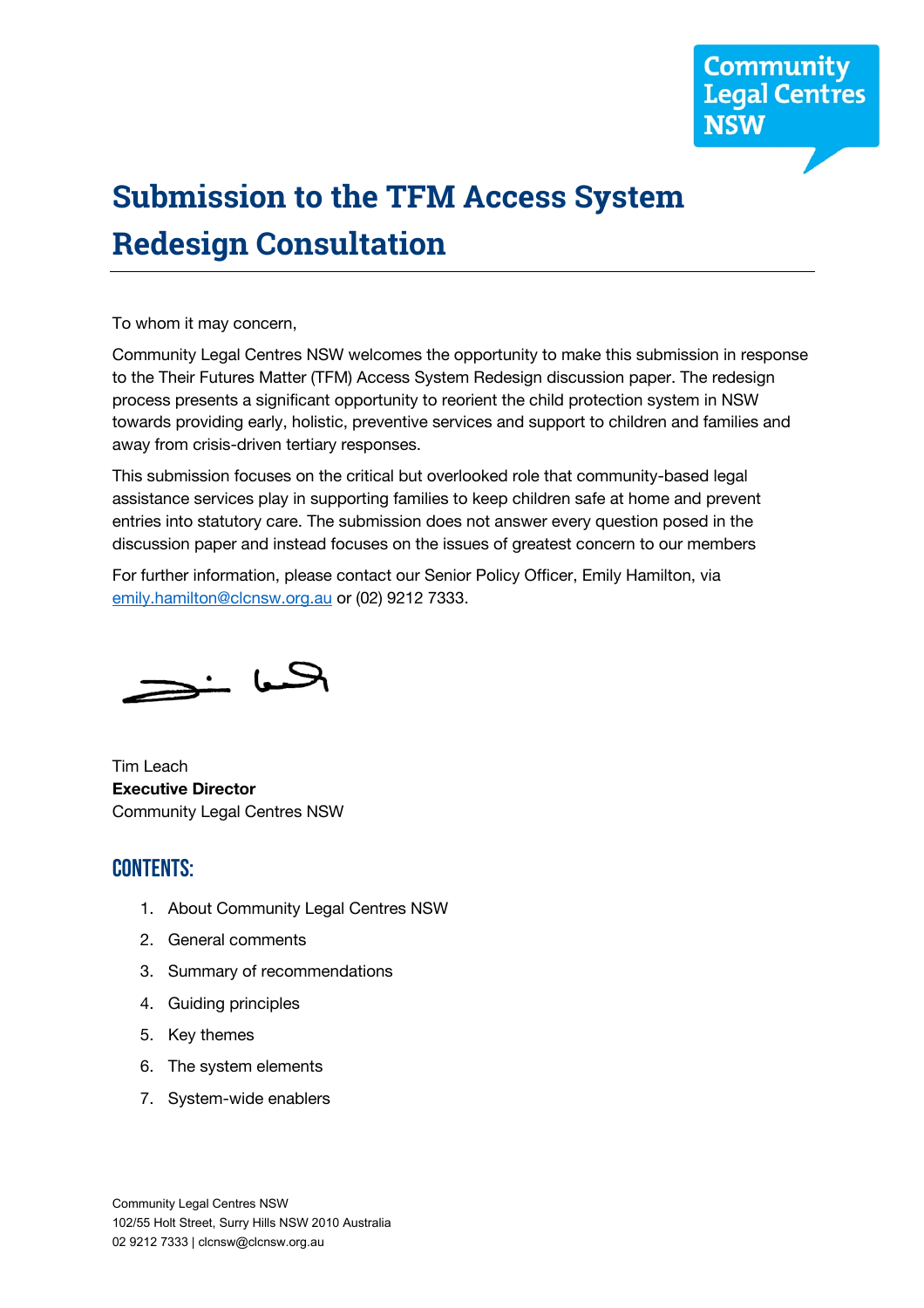

# 1. About Community Legal Centres NSW

Community Legal Centres NSW is the peak representative body for almost 40 community legal centres in NSW. Community legal centres are independent, non-government organisations that provide free legal services to people and communities facing economic hardship, at times when that help is needed most.

Community Legal Centres NSW represents the views of community legal centres to government and the broader community, advocates on key law reform and policy issues, and supports community legal centres to improve the efficiency and quality of services they deliver to the community, with the aim of increasing access to justice for people in NSW.

Community Legal Centres NSW is advised on child protection issues by our Care and Protection Network. Most community legal centres provide legal support to families on a wide range of child protection matters including early intervention advice and casework to help families understand the Department of Family and Community Services' (FACS) role and responsibilities, Risk of Significant Harm (ROSH) reports, guardianship orders, alternative dispute resolution, case planning processes and Family Group Conferencing (FGC), parent responsibility contracts, parent capacity orders, kinship care and contact orders and disputes.

Our child protection services are client-centred, focused on early support and embedded within key at risk communities. We work collaboratively with government and non-government agencies to help parents, children, grandparents, carers and guardians navigate the system, access early support services, solve problems quickly and prevent issues escalating down the track.

Currently, only 12 community legal centres in NSW are funded as 'Care Partners' by FACS to deliver child protection legal services. This level of funding is completely insufficient to meet legal need. Indeed, in 2016, the overall quantum of funding allocated to the Care Partners program was reduced. At the same time, the scope of work Care Partners are expected to deliver was expanded. The program is subject to ongoing funding uncertainty, with current funding allocations only guaranteed until 30 June 2019.

# 2. General Comments

Community Legal Centres NSW endorses the submissions made by our member centres: Intellectual Disability Rights Centre and Women's Legal Service NSW. We also acknowledge the significant over-representation of Aboriginal and Torres Strait Islander children in out-of-home care in NSW. We strongly support the submissions made by the Aboriginal Child, Family and Community Care State Secretariat (AbSec) and the Aboriginal Legal Service NSW/ACT about the reforms needed to reverse this over-representation and to embed self-determination for Aboriginal and Torres Strait Islander children, families and communities in a redesigned child protection system in NSW.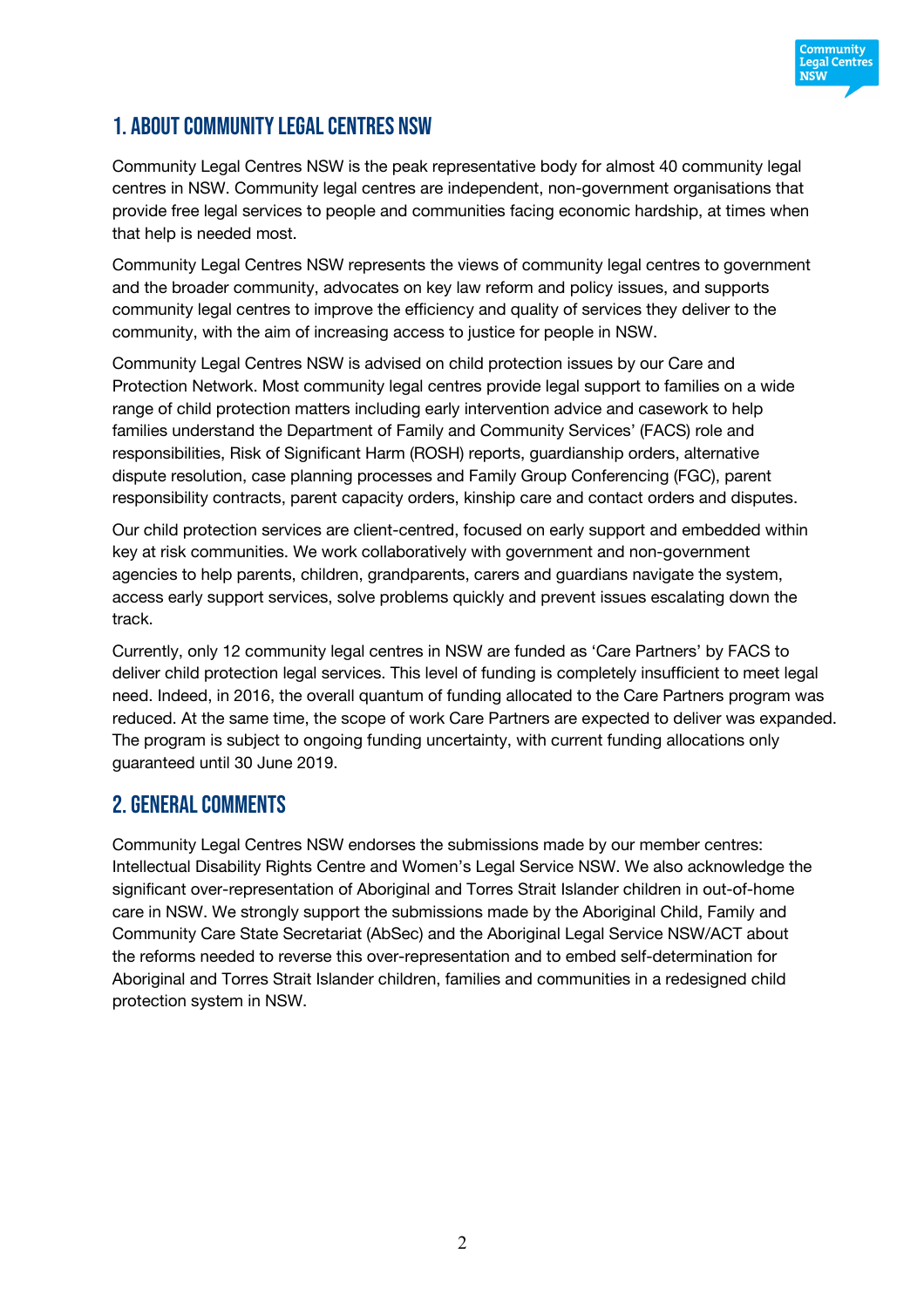

# 3. Summary of recommendations:

- 1. The guiding principles for the child protection system should align with well established principles set out in key international and domestic instruments, including the UN Convention on the Rights of the Child, the UN Declaration on the Rights of Indigenous People, the National Framework for Protecting Australia's Children (2009 – 2020), and FACS' Aboriginal Case Management Policy.
- 2. Guaranteed access to justice through timely, affordable and independent legal advice for families egaged with the child protection system should be a guiding principle for reform.
- 3. The principle of self-determination for Aboriginal and Torres Strait Islander people must be reflected in the guiding principles for the Access System Redesign project.
- 4. The government must acknowledge and address the systemic drivers of the overrepresentation of some groups within the child protection system, including persistent discriminatory beliefs and practices and entrenched, intergenerational financial hardship.
- 5. The government must acknowledge and address structural barriers to early support for children and families engaged with the child protection system, including through a significant investment of funding to address the chronic shortage of available and accessible services across the human services spectrum, particularly in regional, rural and remote areas.
- 6. The government should invest \$10.4 million to establish specialist child protection teams in legal assistance services across the state to deliver early legal advice and support, specialist non-legal casework and advocacy, and community education and outreach (including to FACS and NGOs) about the benefits of early legal advice for families engaged with the child protection system and to establish strong referral pathways and networks.
- 7. FACS, family support NGOs and other first-responder organisations should establish clear and consistent referral policies, which prioritise referrals for legal advice and support for families at the point of first contact with the child protection system, and which encourage 'warm referrals' to all support services.
- 8. All organisations, agencies and individuals (including families themselves) must be able to refer children and families into key early intervention and support services. Access to services must not be limited to referral from FACS.
- 9. The government should shift the balance of government funding for child protection from statutory intervention to early support, including directing all new funding for the child protection system to early support, prevention and preservation.
- 10. The government should invest in successful existing justice reinvestment projects, expand the model across the state, and support communities to develop justice reinvestment approaches to supporting the safety and wellbeing of children and families engaged with the child protection system in NSW.
- 11. The government should amend the *Children and Young Person's (Care and Protection) Act 1998* to introduce a requirement that all families engaged with the child protection system in NSW have access to affordable, independent legal advice and support throughout their engagement with the child protection system, from point of first contact to final orders.
- 12. The government should amend the *Children and Young Person's (Care and Protection) Act 1998* to require FACS to make 'active efforts' to provide support services to children and families engaged with the child protection system.
- 13. FACS should undertake audits of all Community Service Centres to support appropriate policy, practice and reform implementation and provide improved training for staff, including ongoing cultural competence and cultural safety programs.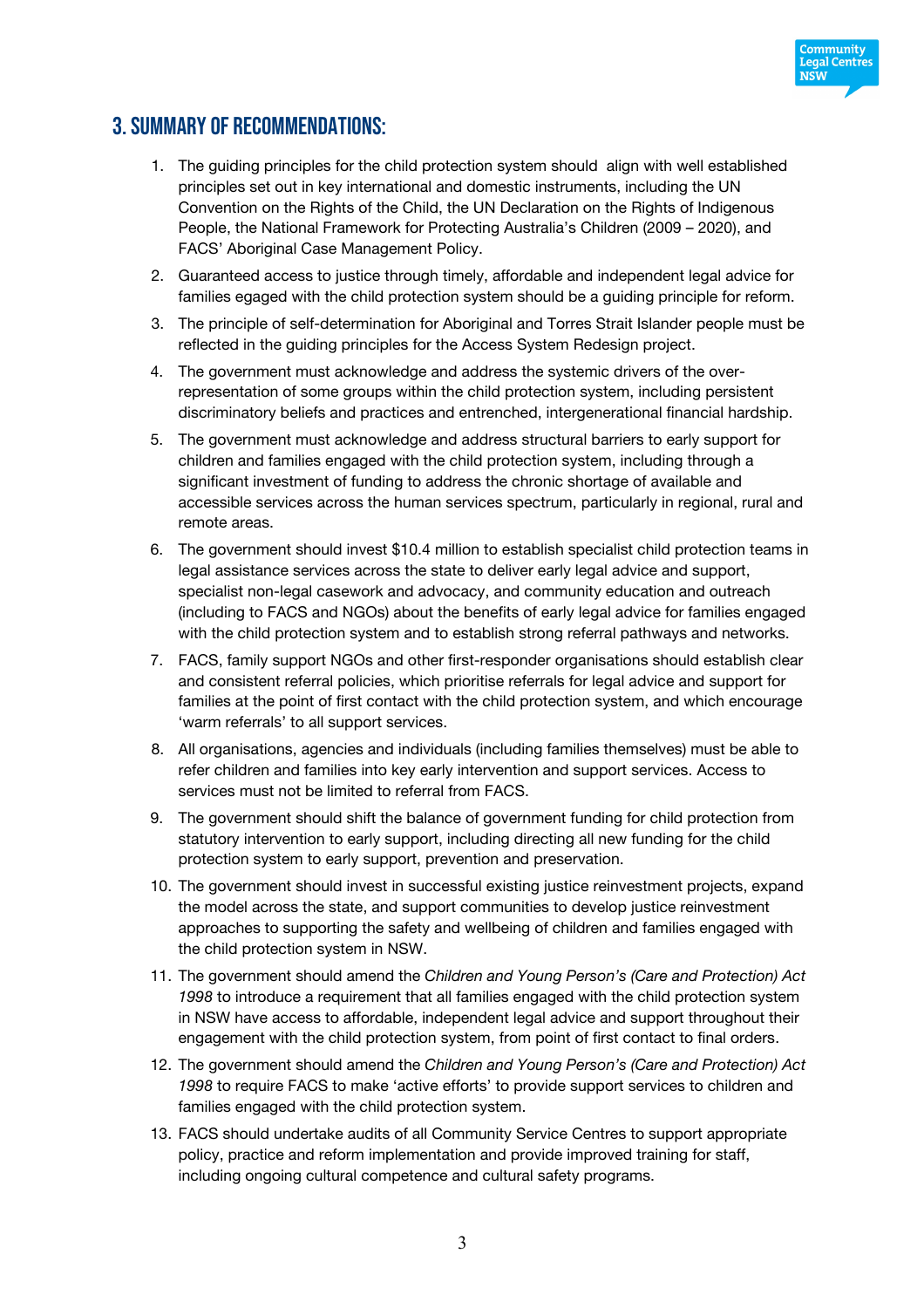

# 4.Guiding principles

Community Legal Centres NSW notes that significant work has been done at the international, national and state level to articulate principles to guide child protection practices and support children's safety and wellbeing. This includes, for example, the UN Conventions on the Rights of the Child (CROC), the National Framework for Protecting Australia's Children (2009-2020) and the NSW Department of Families and Community Services (FACS) Aboriginal Case Management Policy.

For example, the National Framework for Protecting Australia's Children 2009-2020 includes a set of guiding principles for keeping children safe. These principles enshrine the key rights expressed in CROC and prioritise children's rights to well-being, safety and participation in decisions affecting their lives. They acknowledge the fundamental rights and responsibilities of families to provide for the safety and wellbeing of children, with support from their communities and governments.

The National Framework also recognises the importance of promoting the wellbeing of Aboriginal and Torres Strait Islander children, young people and families. As discussed below, Community Legal Centres NSW believes that genuine self-determination is critical to promoting the wellbeing of Aboriginal and Torres Strait Islander children and their families.

Community Legal Centres NSW suggests that the guiding principles for the access system redesign be reformulated to align with the well-established principles already articulated in these and other key policies and international human rights instruments, including the NSW Human Services Outcomes Framework and the UN Declarations on the Rights of Indigenous Peoples and FACS Aboriginal Case Management Policy.

In addition, we believe that the child protection system in NSW must be underpinned by a commitment to access to justice for all families, and to the rights of Aboriginal and Torres Strait Islander people and communities to exercise self-determination in providing for the safety and wellbeing of their children and young people.

# 4.1 Access to justice

Access to justice through independent, affordable and timely legal assistance and support is crucial for all children and families who are engaged with FACS, regardless of which stage of the process they are at. The need for legal assistance for families already engaged with the statutory system is clear. However, families need support from their first engagement with FACS, whether statutory responses are ultimately triggered or not. At the point of first engagement with FACS, many people do not fully understand full extent of the child protection system, the legal process they may have to participate in, or the extreme consequences that might result if they choose to disengage.

Overwhelmingly, families who come into contact with the child protection system experience severe socio-economic disadvantage, systemic discrimination and social isolation and exclusion. Many parents whose children are removed were themselves removed from their own families as children and have personal experience of out of home care. Despite this, they may have a limited understanding of the legal process involved, few resources to secure private legal representation and no knowledge of where or how to access free legal advice and support.

In light of this significant power imbalance, it is critical that families engaging with the system have access to information and advice about how the system works, their rights and alternative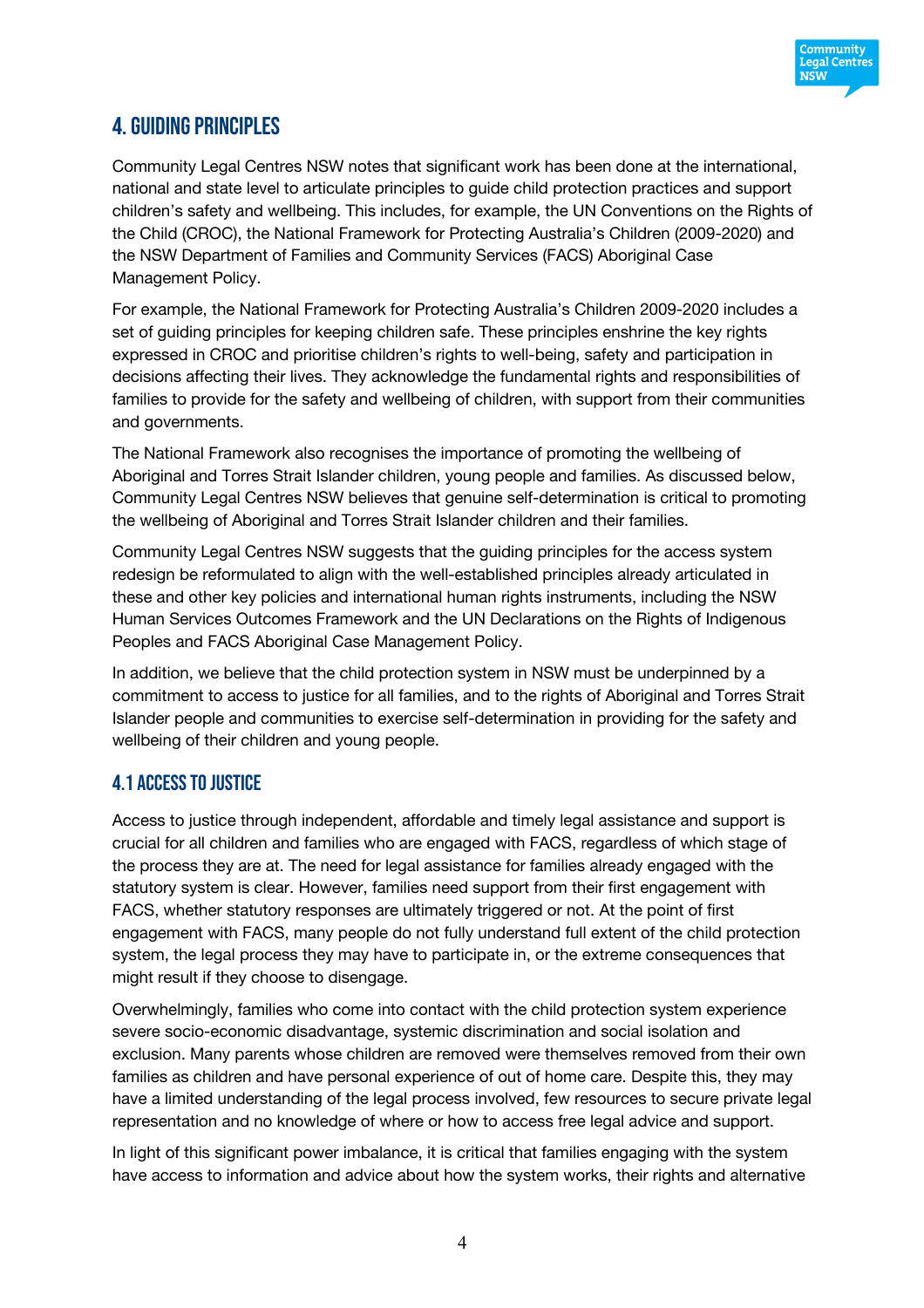

actions they can take to avoid FACS intervention, the importance of engaging constructively with FACS and other support services, the potential legal consequences of any actions they choose to take and, where needed, specialist advocacy support from a trusted and independent source.

Community Legal Centres NSW believes that the most effective way to ensure access to justice is to guarantee that every family engaged with the child protection system in NSW be granted a right to free, independent legal advice from point of first contact with FACS.

### 4.2 Aboriginal self-determination

The principle related to culturally safe and accessible services does not adequately encompass Aboriginal and Torres Strait Islander peoples' right to self-determination. At the international level, the right to self-determination is clearly articulated and defined in the UN Declaration on the Rights of Indigenous People. At the national level, the *Bringing Them Home Report* clearly defined self-determination for Aboriginal and Torres Strait Islander people in Australia.

Since then, many Aboriginal community-controlled organisations like SNAICC and Absec have applied these definitions to the context of caring for and protecting children. In its submission on the Access System Redesign discussion paper, AbSec articulates self-determination as 'the collective right of Aboriginal peoples to determine, through their own governance program, the systems and structures for (among other things) the care and protection of their children.' It goes on to note that the *Bringing Them Home Report* 'positioned self-determination as a cornerstone of a contemporary child protection ststem that delivers for Aboriginal children and families, and guards against a repeat of damaging past policies and practices.'1

Community Legal Centres NSW endorses AbSec's submission that the principle of selfdetermination for Aboriginal people must be reflected in the design principles for the Access System Redesign project. We also endorse AbSec's submissions about how to realise the principle of Aboriginal self-determination for the care, safety and wellbeing of their children in practice.

#### Recommendations

- 1. The guiding principles for the child protection system should align with well established principles set out in key international and domestic instruments, including the UN Convention on the Rights of the Child, the UN Declaration on the Rights of Indigenous People, the National Framework for Protecting Australia's Children (2009 – 2020), and FACS' Aboriginal Case Management Policy.
- 2. Guaranteed access to justice through timely, affordable and independent legal advice for families egaged with the child protection system should be a guiding principle for reform.
- 3. The principle of self-determination for Aboriginal and Torres Strait Islander people must be reflected in the guiding principles for the Access System Redesign project.

<sup>&</sup>lt;sup>1</sup> Absec. Their Futures Matter: Access System Redesign submission. March 2019, pp. 6-7.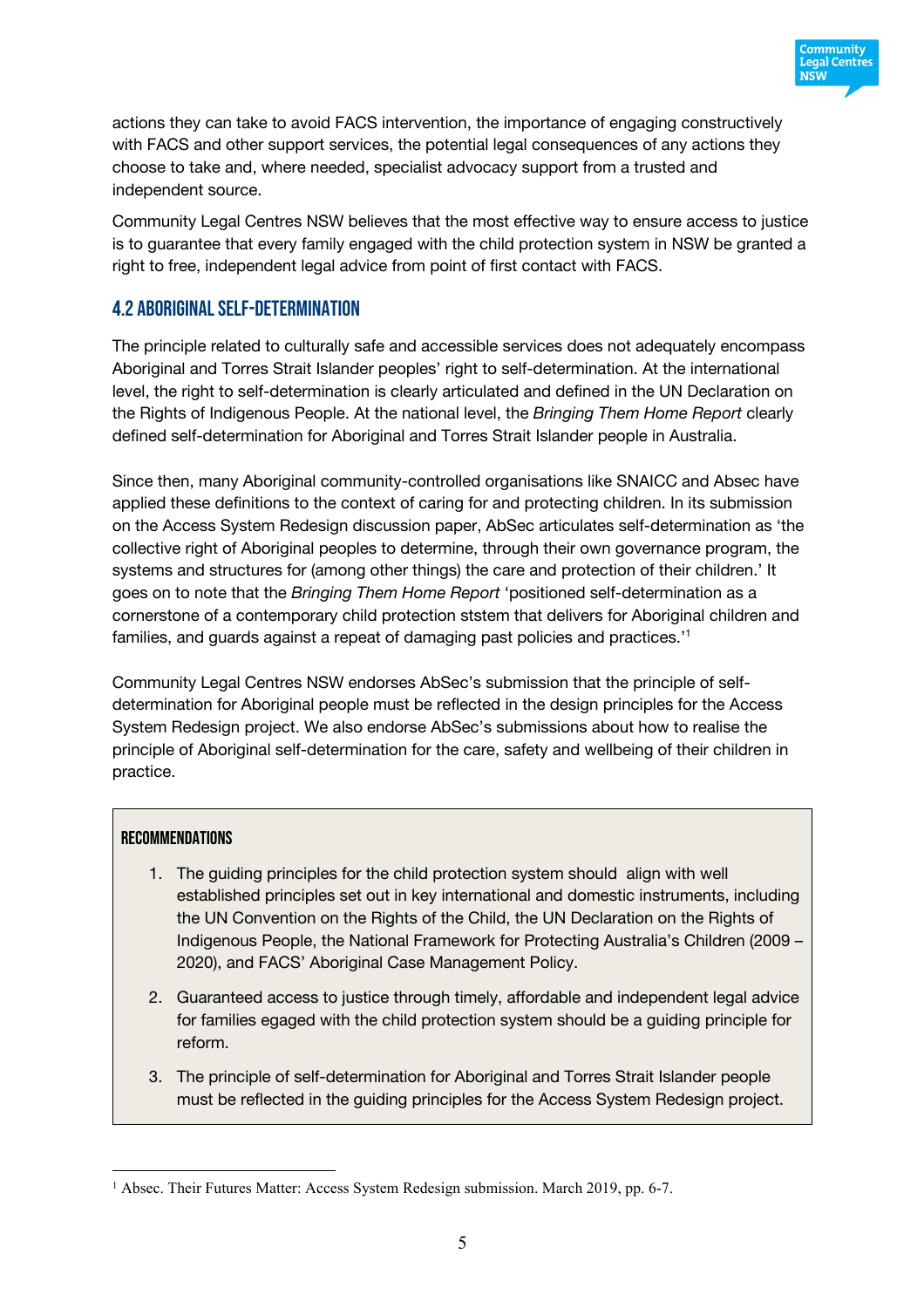

# 5. Key Themes

# 5.1 Understanding the drivers of vulnerability

#### 5.1.1 Systemic discrimination as driver of poor outcomes for families

Systemic discrimination plays a significant role in the over-representation of particular groups with the statutory care and protection system, including Aboriginal and Torres Strait Islander people, people with an intellectual disability, people with a family history of involvement with the child protection system and people experiencing entrenched, intergenerational socio-economic disadvantage. It operates to limit access to early and appropriate supports and to target tertiary responses to those most vulnerable within the system.

For example, recognised factors that to contribute over-representation of Aboriginal and Torres Strait Islander children in out of home care in all Australian jurisdictions include:

- the ongoing impacts of historical child removal practices and other discriminatory policies (which include intergenerational trauma and entrenched socio-economic disadvantage)
- the potential for cultural bias in the application of risk assessment tools, racial profiling and caseworkers' lack of understanding and respect for Aboriginal cultural and family practices. 2

Factors such as these have created a deep mistrust of government and mainstream service providers among many Aboriginal and Torres Strait Islander people and communities.

Similarly, widely held views about the incapacity of people with intellectual disability to safely parent their children contribute to the persistence of a 'remove first, ask questions later' approach to engaging with parents with intellectual disability in some FACS districts. As a result, parents with intellectual disabilities often fear being judged as incapable and expect a pessimistic response from services about their capabilities.3

This systemic discrimination can result in a pattern of negative perceptions of and interactions with FACS for parents and families engaged with the child protection system. These negative experiences limit people's willingness to engage with FACS and prevent them from hearing and acting on information and assessments about what they need to do keep their children safe at home.

It can also result in an unwillingness to engage with mainstream services and supports. The ultimate outcome of this cycle of discrimination and disengagement is the ongoing targeting of tertiary, crisis-driven responses to those most marginalised and disadvantaged within the community.

Any reform process must acknowledge and address persistent discriminatory beliefs and practices that influence the range of outcomes available to particular groups of people based on their race, culture, socio-economic status, disability or past history of engagement with the child

 <sup>2</sup> Queenland Government Child Protection Commission of Inquiry Report, Chapter 7, pp. 169-70: http://www.childprotectioninquiry.qld.gov.au/\_\_data/assets/pdf\_file/0005/175397/Chapter-7.pdf.

<sup>3</sup> Intellectual Disablity Rights Service Submission to Their Futures Matter Access System Redesign Discussion Paper. March 2019.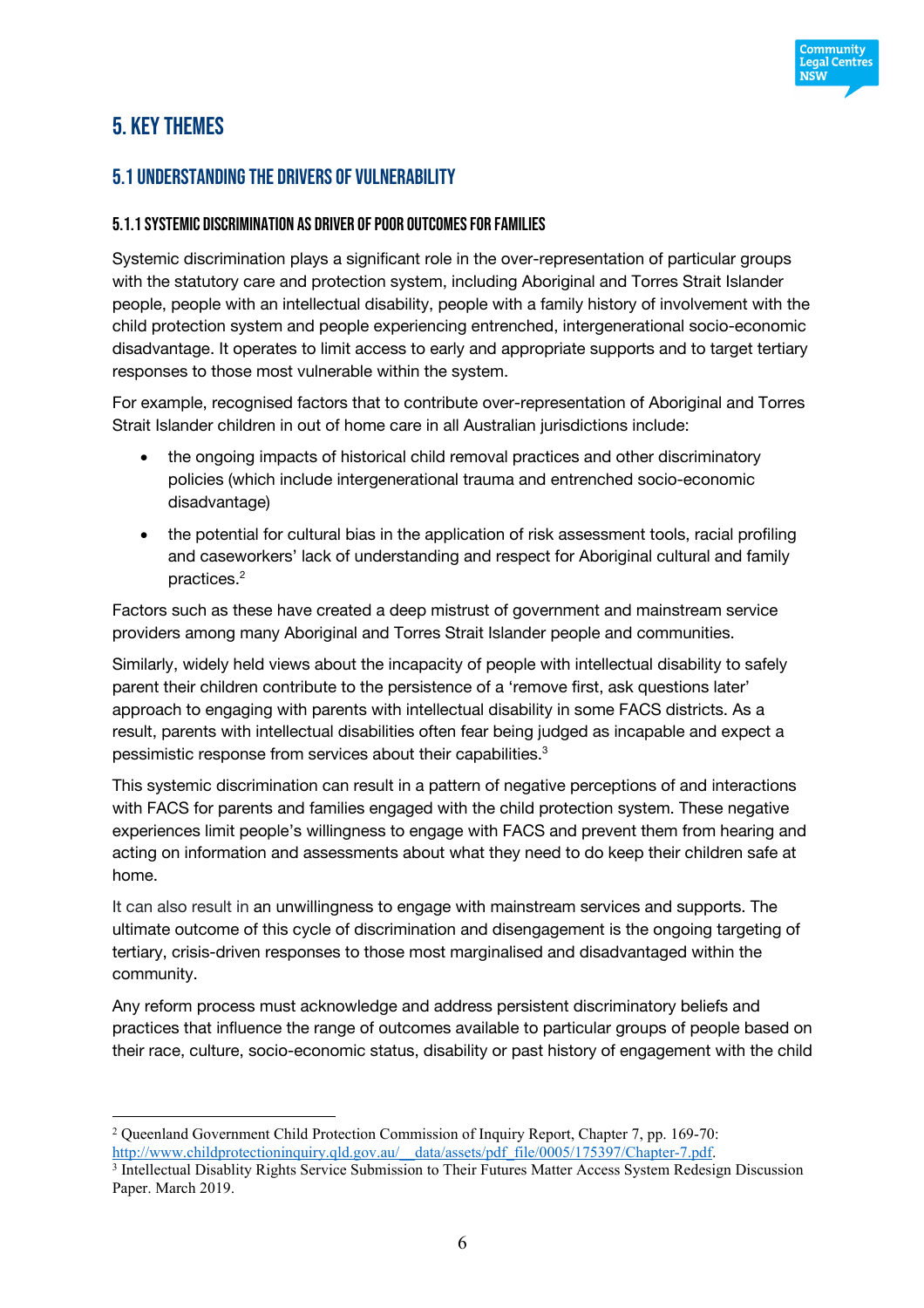

protection system. It must also address the systemic drivers socio-economic drivers of disadvantage.

#### 5.1.2 Structural barriers to accessing early supportservices

In addition to systemic discrimination, there are a number of structural barriers to service access for families engaged with the care and protection system, including early legal advice and support. These structural barriers prevent families from accessing the services they need, when they need them. They include:

- lack of available and accessible services, particularly in rural, regional and remote areas
- poor and inconsistent referral practices, including referral pathways which limit access to services to people referred by FACS

lack of awareness of and referrals for early legal support by FACS and non-government organisations (NGOs).

There is a critical lack of available and accessible services for families needing support to keep their children safe at home. This includes early family and parenting support services as well as the wider array of services families need to address safety issues, including drug and alcohol rehabilitation services, domestic and family violence services and refuges, specialist disability support services, and culturally safe, community-controlled services for Aboriginal and Torres Strait Islander and culturally and linguistically diverse communities.

This lack of services is felt most acutely in rural, regional and remote areas. In some areas, services simply don't exist. In others, lack of services is expressed through waiting lists that are up to six months long for some service types. In rural, regional and remote areas, access to services is further limited by a lack of appropriate and affordable transport options, including public transport services, which effectively limits people's access to services in neighbouring areas

Community Legal Centres NSW is particularly concerned that this widespread lack of services will further disadvantage families already engaged with the statutory child protection system, who now have just 24 months to address safety concerns and have their children restored under recent amendments to the *Children and Young Persons (Care and Protection) Act 1998* (Care Act).

Other factors limiting access to services include that:

- many of the key early intervention services are only accessible via a referral from FACS.
- FACS is referring families already engaged in the statutory child protection system to early intervention services. This reduces the places available for families identified as in need of support but not yet formally engaged in the statutory system.
- constant changes to service offerings due to funding decisions make it difficult for practitioners to keep abreast of what services are available in a given area – a particular challenge for small organisations that deliver statewide services.

people are often given service information but left to self-refer, rather than supported to access the service via a 'warm' referral from their caseworker. This can result in a 'referral roundabout' where clients are referred from service to service and required to re-tell their story multiple times, without necessarily receiving the supports they need.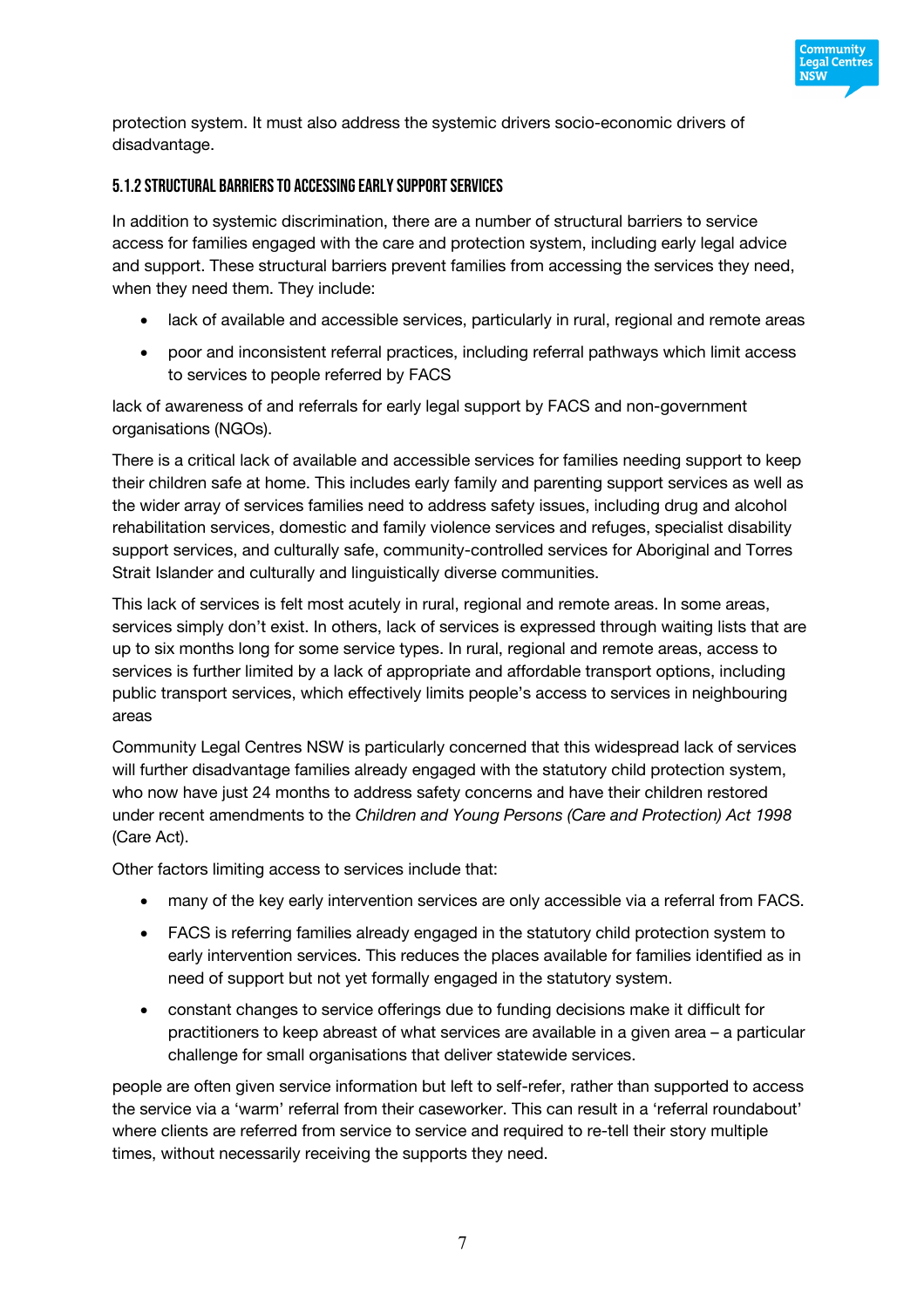

As a result, access to services for clients through FACS very much depends on the willingness of the individual case worker to facilitate referrals. Some community lawyers report that FACS rarely responds to correspondence on behalf of clients, including requests for support or referral to services under section 21 of the Care Act.

To address this issue, it is critical that access to services is not limited by referral from FACS or lack thereof. Ideally, a much broader range of people and organisations, including mandatory reporters, legal assistance services and families themselves must be able to make referrals into appropriate services.

If the reform vision to reorient the system towards early support, prevention and preservation is to be realised, the government must also increase investment in services across the human services spectrum to ensure that families are able to access services when and where they need them. This includes providing services that are accessible to people with specialist needs, including culturally safe/Aboriginal community-controlled services and specialist disability, CALD, LGBTIQ and other services. It also includes ensuring families are able to access services and supports immediately on referral, rather than being placed on a waiting list.

At the same time, it is important for FACS caseworkers to be mindful of the support services that are available locally and the length of waiting lists for specific programs they refer families to for support when preparing case plans and determining whether there is a realistic possibility of restoration. FACS also needs to make a better commitment to help families to cover transport costs they incur to meet their Family Plan goals.

#### **RECOMMENDATIONS**

- 4. The government must acknowledge and address the systemic drivers of the overrepresentation of some groups within the child protection system, including persistent discriminatory beliefs and practices and entrenched, intergenerational financial hardship.
- 5. The government must acknowledge and address structural barriers to early support for children and families engaged with the child protection system, including a significant investment of funding to address the chronic shortage of available and accessible services across the human services spectrum, particularly in regional, rural and remote areas.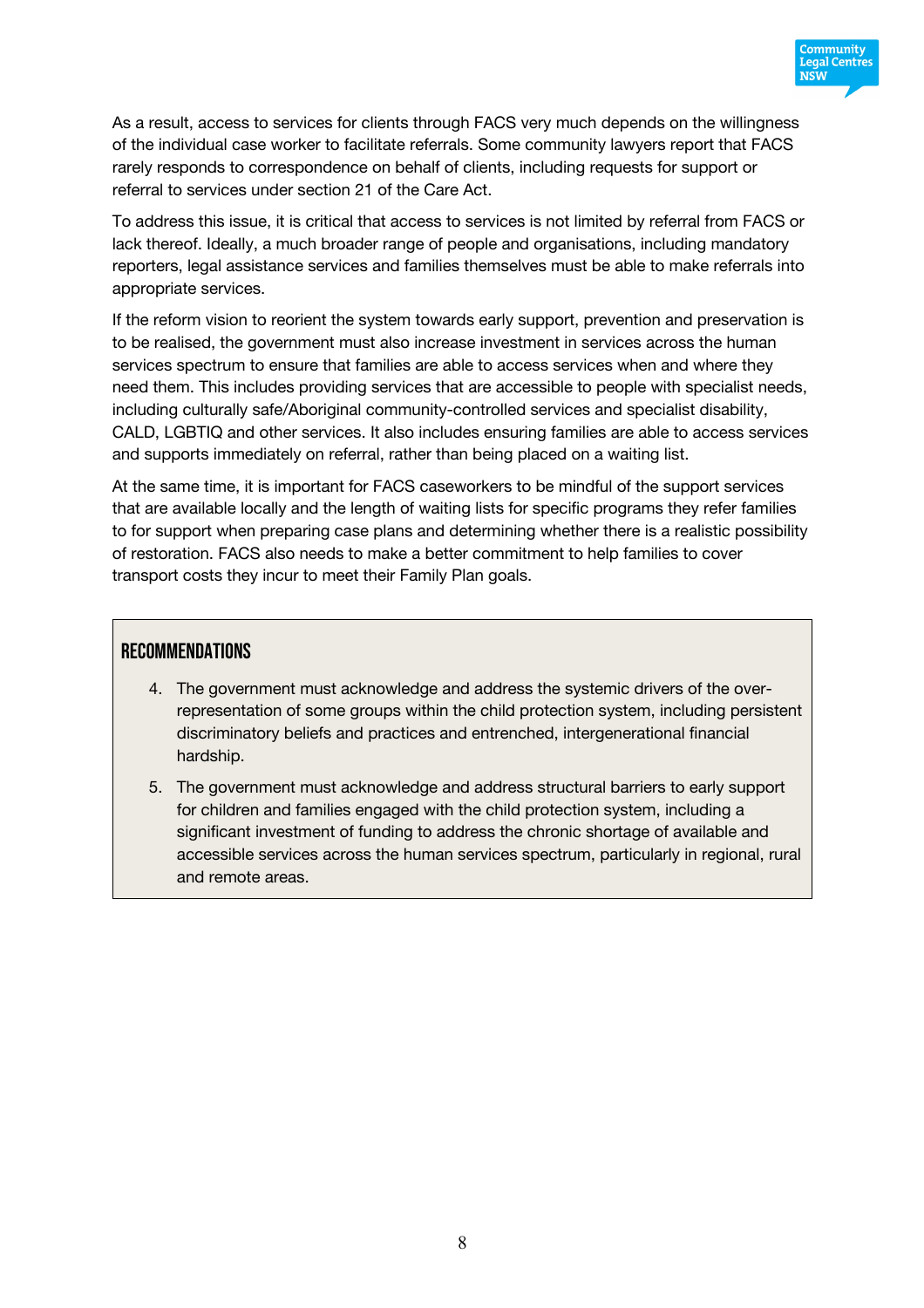

# 6. System elements

### 6.1 Early targeted support, advice and case management

Community Legal Centres NSW believes that community-based legal assistance services form a critical but overlooked element of the early support system for families engaged with the child protection in NSW.

This section:

- provides an overview of the child protection legal services delivered by community legal centres
- sets out why access to early legal advice and support is important for families engaged with the child protection system and advocates for an expansion of specialist child protection teams that offer legal support and non-legal advocacy for families engaging with FACS.
- offers examples of collaborative service delivery models involving community-based legal assistance services, which are supporting the delivery of positive outcomes for children and families.

## 6.1.1 Community legal centres: supporting families to keep their children safe at home

Community legal centres engage in legal and non-legal, trauma-informed, culturally competent casework that is flexible, client-centred, responsive and holistic. Lawyers and non-legal workers receive advanced training in trauma impacts and participate in professional development in a variety of specialised fields such as gender-based violence, disability discrimination and child protection. Community legal centres help clients that fall through the gaps and have worked closely with complex client groups for many years, developing relationships of trust with hard to reach communities.

Critically, community legal centres have the ability to support clients to work constructively with government agencies like FACS, other legal assistance services and non-government service providers to address their needs. This brokerage is particularly important for Aboriginal communities and clients with complex needs, including parents with intellectual disabilities, victims/survivors of family violence and culturally and linguistically diverse clients, who may have low levels of trust in institutions.

Currently, 12 community legal centres across NSW are funded to deliver child protection legal services to families engaged with FACS. With limited funding, these centres have developed rapport and relationships of trust with at risk families and helped them to understand why their child has come to FACS' attention and identify the actions they can take to address FACS' concerns and, ultimately, keep their children safe at home.

Ultimately, community legal centres want to ensure that people understand the child protection system, their responsibilities and options, and to work productively with other legal assistance services, like Legal Aid NSW and the Aboriginal Legal Service, and the broader family support sector to keep families together and children safe at home where possible.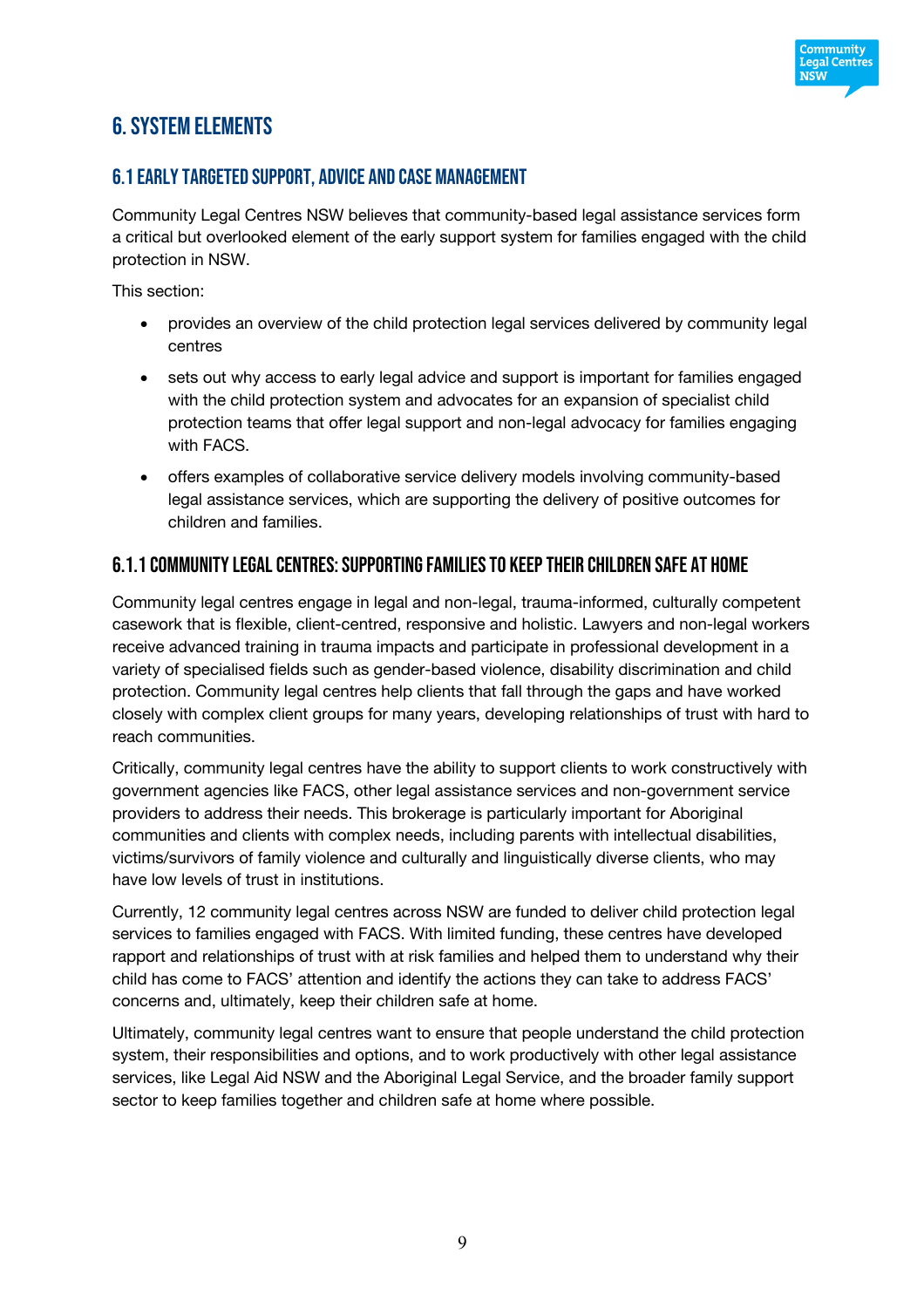

# Case Study: Shoalcoast Community Legal Centre

Wendy is a single mother with three children and a history of family violence. At the time she sought advice from Shoalcoast Community Legal Centre (CLC), Wendy had an Apprehended Violence Order (AVO) against her former partner and FACS was preparing to refer her matter to the Children's Court seeking supervision and undertakings for the three children.

The Shoalcoast CLC solicitor worked with Wendy to ensure she understood FACS' concerns in relation to her children's health, safety and welfare, what FACS' required her to do to address those concerns (including attending regular speech therapy and other health services) and the importance of doing so.

With her solicitor's support, Wendy kept a diary of all of the children's medical appointments and her appointments with FACS. She notified her FACS case worker if she was unable to attend any appointments and rescheduled missed appointments for her children.

The solicitor also explained to Wendy the terms of the AVO in relation to the family violence she had experienced, the possible impacts of the violence on her children, and the importance of complying with the AVO's conditions. The solicitor encouraged Wendy to record her partner's text messages and calls and to refer these to the police rather than engage with them directly and risk contravening the conditions of the AVO.

With Shoalcoast CLC's support, Wendy met or addressed all FACS' concerns and the department took no further action to remove Wendy's children. The early legal advice and ongoing support provided to Wendy enabled her to focus on addressing FACS' concerns and to engage positively with her caseworker.

#### 6.1.2 Specialist child protection legal teams

Importantly, many community legal centres combine legal advice and support with specialist non-legal advocacy for people and families with complex needs. The Parent Advocacy Program at the Intellectual Disability Rights Service (IDRS) provides an excellent example of a successful specialist care and protection team that secures positive outcomes for children and families through combined legal and early intervention advocacy support.

The Intellectual Disability Rights Service (IDRS) supports parents with an intellectual disability who are involved with FACS. The Parent Advocacy Program (the program) helps parents who have had their children removed from their care or are at risk of having their children removed by FACS, particularly pregnant women.

The program employs a part time solicitor and parent advocate/case worker and combines legal and advocacy strategies to enable parents with intellectual disability to be fairly treated and have the best chance to raise their children.

It offers:

- Legal advice and casework for parents with intellectual disability in care and protection matters
- Non-legal advocacy and support for parents who are at risk of having a child removed including during pregnancy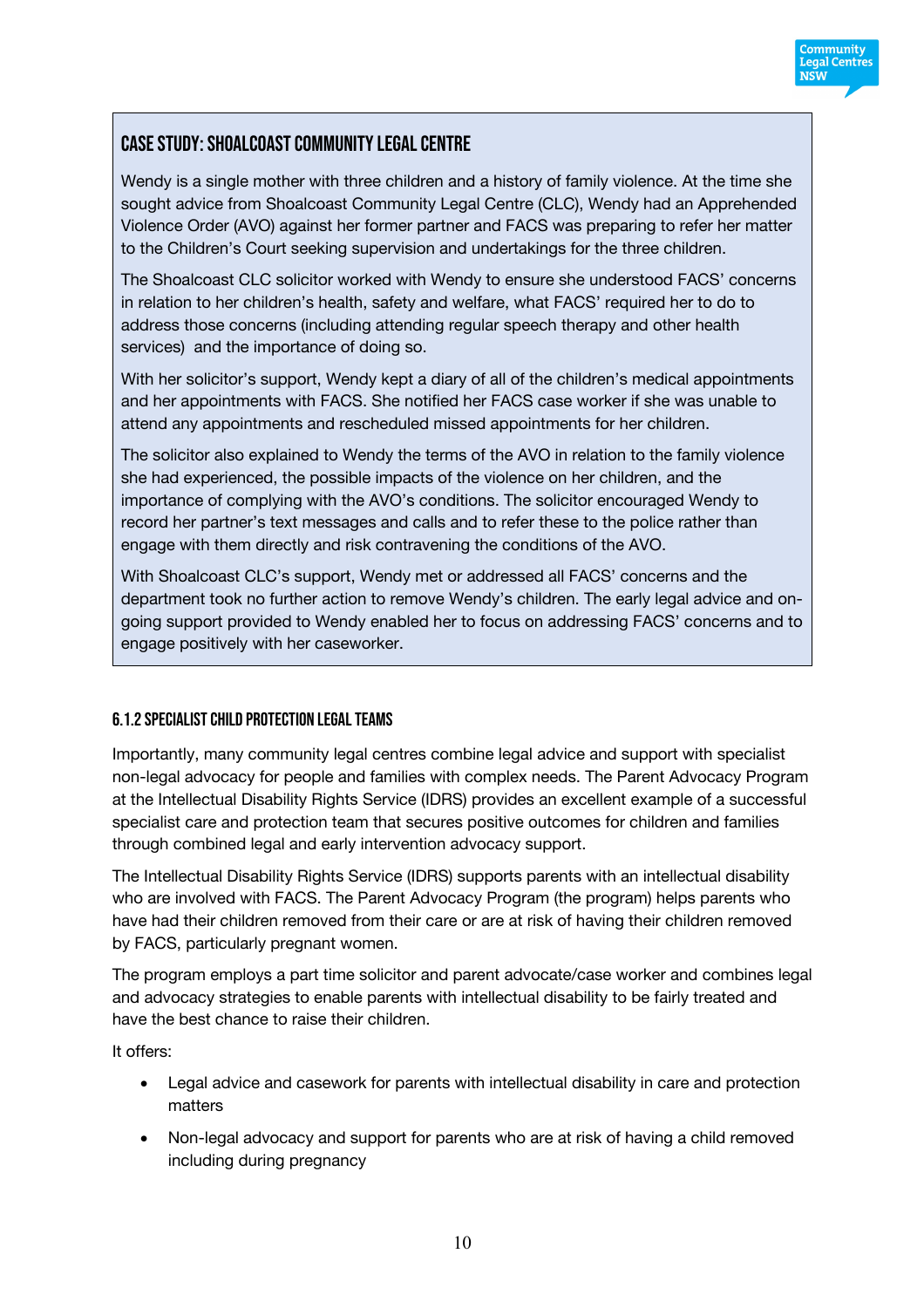

- Support persons for parents at the Children's Courts in Child Care and Protection matters
- Capacity building with disability support workers, child protection workers and lawyers so that they work better with parents with intellectual disability
- Systemic advocacy for changes in policy and laws that will improve fairness and outcomes for parents with intellectual disability.

IDRS operates as a state-wide service. However due to funding limitations, the program's reach is effectively limited to the Western Sydney, Hunter and Wollongong areas. Despite this, program staff have worked tirelessly to:

- build good working relationships with FACS Community Service Centres and caseworkers
- educate FACS caseworkers about working with people with intellectual disability
- ensure clients are referred for early legal advice and support so they understand the legal process, their and the likely outcomes from the choices they make
- connect people with relevant support services, including through the National Disablity Insurance Scheme (NDIS)
- provide phone advice and referrals for clients in regional and remote areas they are not able to support face to face.

The program is most successful when parents are referred as early as possible during pregnancy. In 2017-18, the program worked with nine expectant mothers. FACS was already involved with many of these families. The parent advocate helped the women talk with FACS and understand what they needed to do to be able to take their children home. The advocate also worked with the women to prepare for parenthood and to refer them to services to help them address FACS' concerns. For many mothers this included the advocate helping them to apply for an NDIS service funding package.

Of the nine mothers IDRS supported during pregnancy, seven were able to take their babies home from hospital and have continued to care for them. This is a particularly good outcome because five of the seven mothers had previously had babies removed from their care and this was the first time they had been able to keep the care of their child.

The program was recently evaluated by researchers at the university of Sydney. The research identified three main themes raised by parents:

- 1. **Powerlessness**  including not being heard, being in a bewildering process, being assumed to be incompetent and the impact of double victimisation when domestic violence was involved
- 2. **Dealing with trauma** including the grief, despair and mental health problems they experienced on losing care of their child
- 3. **Making a difference** having an advocate build a bridge between them and the care and protection system, parents felt valued, that they had a voice and had someone they could trust in the absence of family or other support.<sup>4</sup>

<sup>&</sup>lt;sup>4</sup> Intellectual Disability Rights Service Annual Report 2017-18: https://idrs.org.au/site18/wpcontent/uploads/2018/12/IDRS-Annual-Report-2017-18-Final-LowRes.pdf.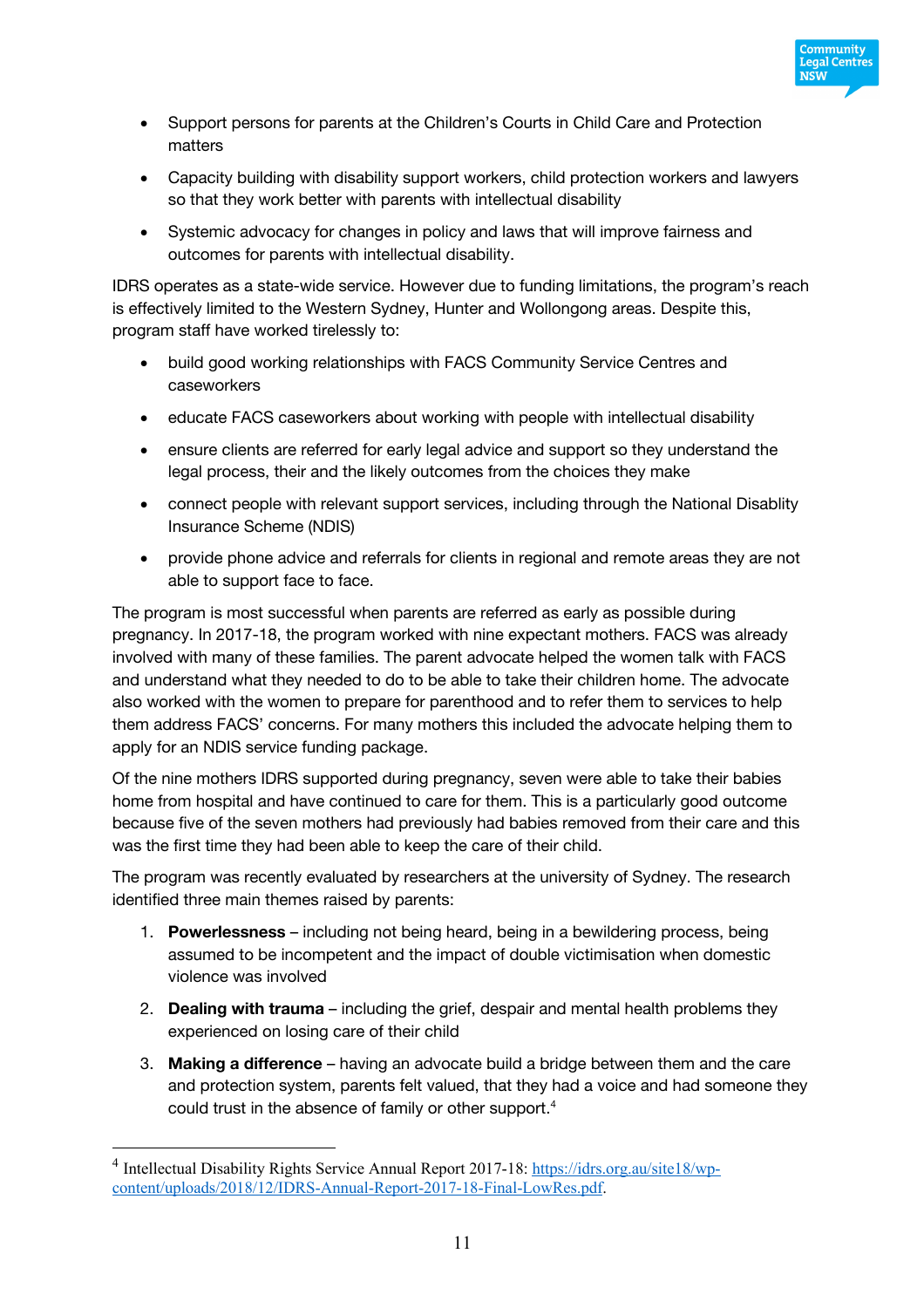

The research concluded that parents with intellectual disability need specialist support when they come into contact with the care and protection system.

### Case study: specialist advocacy for parents with intellectual disability

Wanda is an Aboriginal woman with an intellectual disability. Her first three children were removed from her care and now live in out of home care. Wanda also has a past history of drug abuse and domestic violence.

Wanda first became involved with the IDRS Parent Advocacy Program late in her third pregnancy - too late for the program to help her access the support she needed to keep that baby safe at home.

Following IDRS' advice, Wanda contacted the program early in her fourth pregnancy. By this time, she had addressed her drug and domestic violence issues. Despite being aware of the pregnancy, FACS refused to engage with Wanda or allocate her a caseworker. Wanda and IDRS were concerned that FACS would simply assume her baby into care at birth based on her disability, her Aboriginality, her past engagement with the child protection system and the fact that her other children had not been restored to her care.

The IDRS advocate made weekly calls to FACS to insist Wanda be allocated a caseworker before the baby was born. Eventually, FACS advised that in order for a caseworker to be allocated, IDRS would need to report Wanda to the FACS Child Protection Helpline. Together, Wanda and the IDRS advocate called the Helpline and reported Wanda as 'asking for assistance'. IDRS then followed up with the relevant FACS community service centre weekly until Wanda was allocated a pre-natal caseworker.

From this point on, IDRS worked with Wanda and the FACS caseworker to identify the supports and services Wanda needed to keep her baby safe at home once it was born. This included: getting the required assessments and applying for an NDIS support package; facilitating access to parent education programs; and. securing 22 hours per day of in-home support for Wanda for the first three weeks after she took her baby home, and a regular three days per week of in-home support afterwards.

The IDRS advocate also attended all of FACS' home visits after Wanda was discharged from hospital and ensured that no visits were made unannounced. This helped Wanda to prepare for visits and to manage the trauma responses triggered by her past experience of the child protection system.

Wanda and her partner worked hard to engage with FACS and the support services provided, with guidance and support from IDRS. Wanda's baby is now living at home and thriving. Wanda and her partner have the support they need to care for and keep their baby safe. Without IDRS support, the likely outcome was that FACS would have waited for Wanda's baby to be born and then assumed it into state care without once having engaged with her or offered access to early supports during her pregnancy.

As noted above, currently, only 12 community legal centres are funded by FACS to deliver child protection legal advice and support. Like IDRS, with current funding allocations most of these

 $\overline{a}$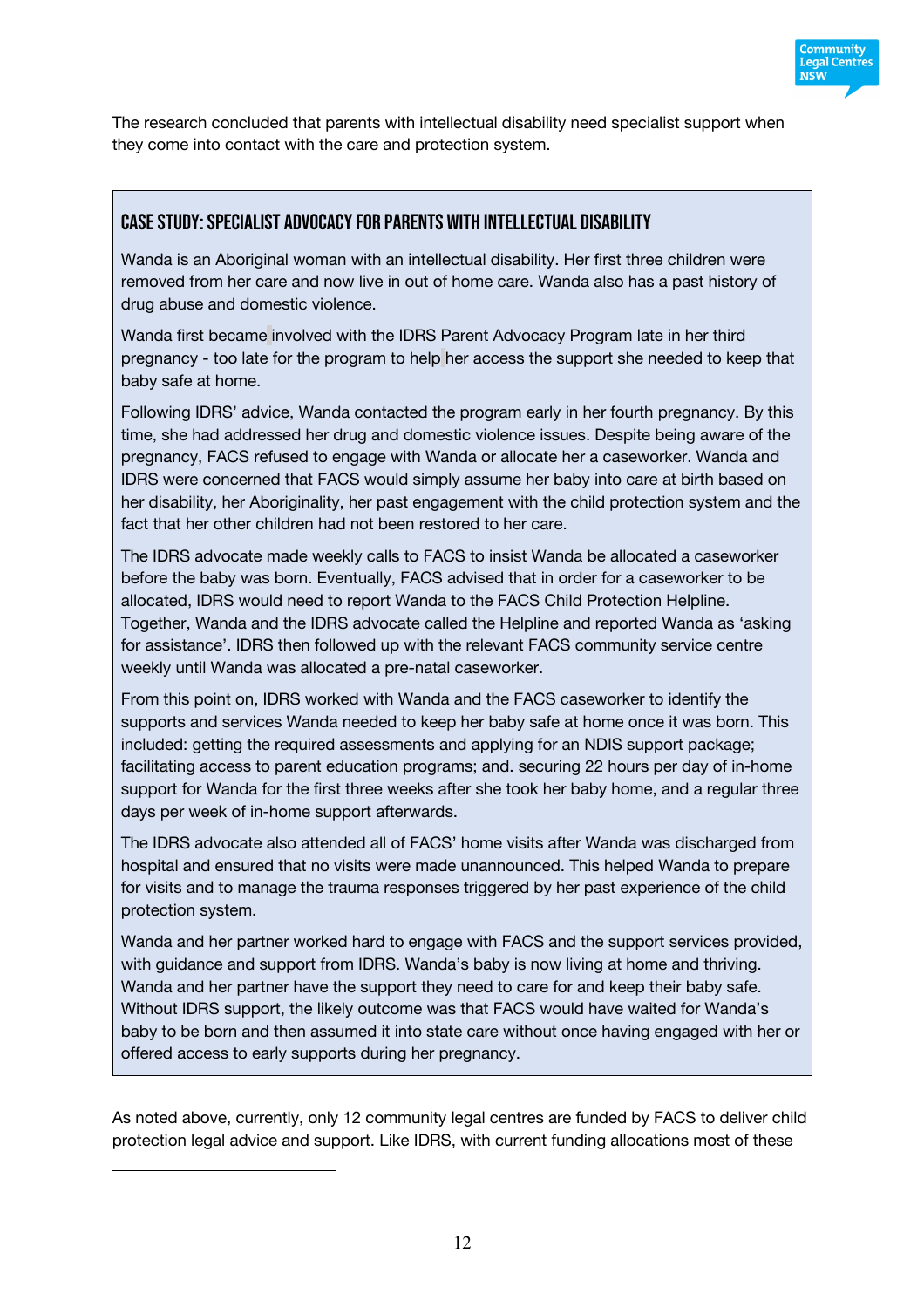

centres are only able to deliver a part-time service, even where their catchment is statewide (including for example Wirringa Baiya Aboriginal Women's Legal Centre and Women's Legal Service NSW).

Community Legal Centres NSW recommends that this funding be significantly expanded to adequately meet need and ensure access to justice families engaged with the child protection system in NSW. Specifically, we recommend the provision of \$10.4 million to the legal assistance sector to establish full and part-time specialist child protection teams across the state (depending on location and demand for services). Teams would include a solicitor, nonlegal support worker and specialist advocate where necessary (for example, a specialist disability advocate, Aboriginal and Torres Strait Islander worker or family violence worker).

In particular, Aboriginal and Torres Strait Islander people and families should have guaranteed access to an Aboriginal-controlled legal assistance service.

In our view, it would also be beneficial for specialist child protection services to be funded to undertake community legal education and outreach to educate local FACS caseworkers, NGOs, mandatory reporters and the broader community about the role and benefits of referring people amd families engaged with the care and protection system for early legal advice and to build strong referral networks and pathways.

#### 6.1.3 Early legal advice and support helps keep families safe and together

Community Legal Centres NSW believes that guaranteed access to early legal advice and support is a critical element of a redesigned access system that prioritises early support, prevention and preservation. Timely access to legal advice can help to divert children from statutory out-of-home care and ensure families have access to the supports they need to keep children safe at home.

Access to independent legal advice and support is important throughout a family's engagement with the system. Referrals should be made at the earliest possible opportunity. Ideally, when a family is first notified to FACS (whether or not the notification meets the risk of significant harm – or ROSH – the threshold). In the case of high-risk pregnancies, referrals should be made as early in the pregnancy as possible and always before the baby is born.

At this early stage, lawyers can support parents and carers to understand:

- FACS' powers, obligations and functions within the care system
- the safety concerns that have brought their family to FACS attention and the safety and risk assessment process
- their rights and responsibilities if FACS contacts them, what FACS wants them to do to address identified concerns and the potential consequences of any course of action they choose to take
- **The importance of child-focussed insight, action and positive engagement with services** to support family preservation and the potential consequences of not addressing children's safety issues
- family law options and other alternatives to FACS intervention, including family group conferencing and Family Action Plans
- § the legal process if FACS ultimately makes an application in the Children's Court.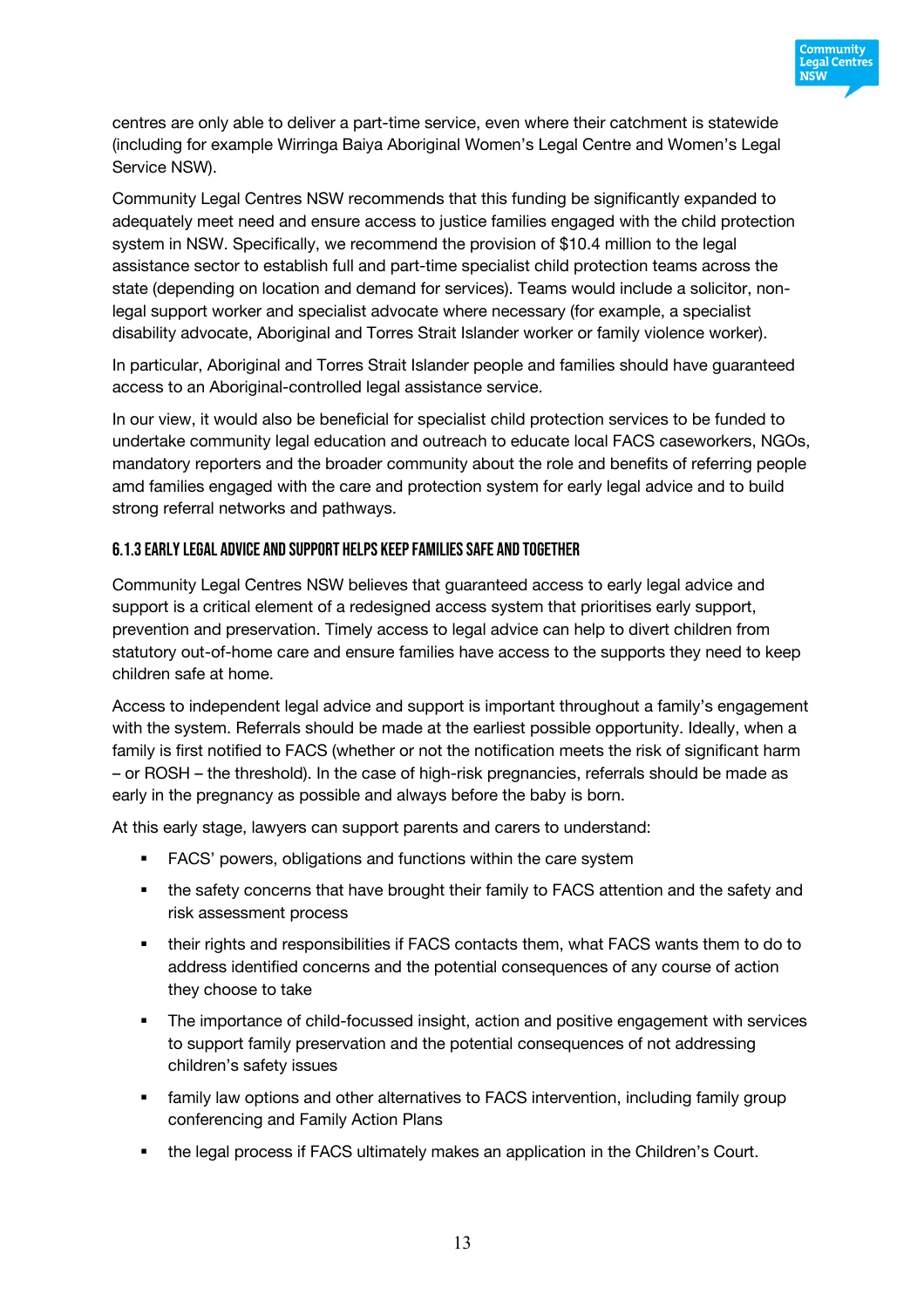

Community legal centres are also skilled at identifying clients' underlying support needs. Solicitors and non-legal advocates work together to facilitate warm referrals to appropriate services (including FACS supports). This early support can help to avoid the unnecessary escalation of issues, intervention by FACS (including removals) and court action and, ultimately, keep children safe at home or in the care of suitable family members.

## Case Study: Wirringa Baiya Aboriginal Women's Legal Centre

Sonja is a young Aboriginal mum living in a rural area. After the birth of her baby, Sonja refused to engage with the FACS caseworker. She was at risk of losing her baby as a result.

Wirringa Baiya provided Sonja with legal advice, information and advocacy casework. This included:

- working with the FACS caseworker and Sonja to narrow the issues of concern for both parties.
- § providing Sonja with honest advice about the SARA (Safety and Risk Assessment) process, FACS' obligation to investigate ROSH (risk of significant harm) notifications and the possible consequences of failing to address safety and risk issues.

After receiving this advice, Sonja agreed to work with FACS to address the caseworker's concerns.

Several months later, Sonja confirmed that she and the FACS caseworker were working together positively to ensure the baby's safety. Sonja had agreed to not return to her father's home and FACS had helped her find independent accommodation. Sonja reported being very happy with the caseworker. The FACS caseworker also reported being happy with the change in Sonja's attitude. The baby has not been removed and is still living with Sonja.

If a referral at the notification stage is not possible, it is important for families to have access to independent legal advice at any stage before proceedings commence in the Children's Court. At this stage, there is still time to support interested family members to participate in a child's care, including through the family law system.

Access to legal advice before court proceedings commence is even more important in light of amendments to the Care Act that came into force on February 4, 2019. Under these changes, FACS must now offer family group conferencing (FGC) to all families before commencing proceedings in the Children's Court. While FGC has been positively evaluated in NSW and elsewhere, our members and other legal assistance services like the Aboriginal Legal Service experience daily the power imbalances at play between families and FACS in FGC processes. Where parents are unrepresented, this power imbalance can result in FACS determining the agenda for FGCs, dictating the issues on the table to be discussed and the terms of agreements finally reached, in circumstances where families may not have fully understand the substance and implications of what they have agreed to through the process.

Once a matter is in the court system, every parent and interested relative (e.g. grandparents) should have access to legal advice.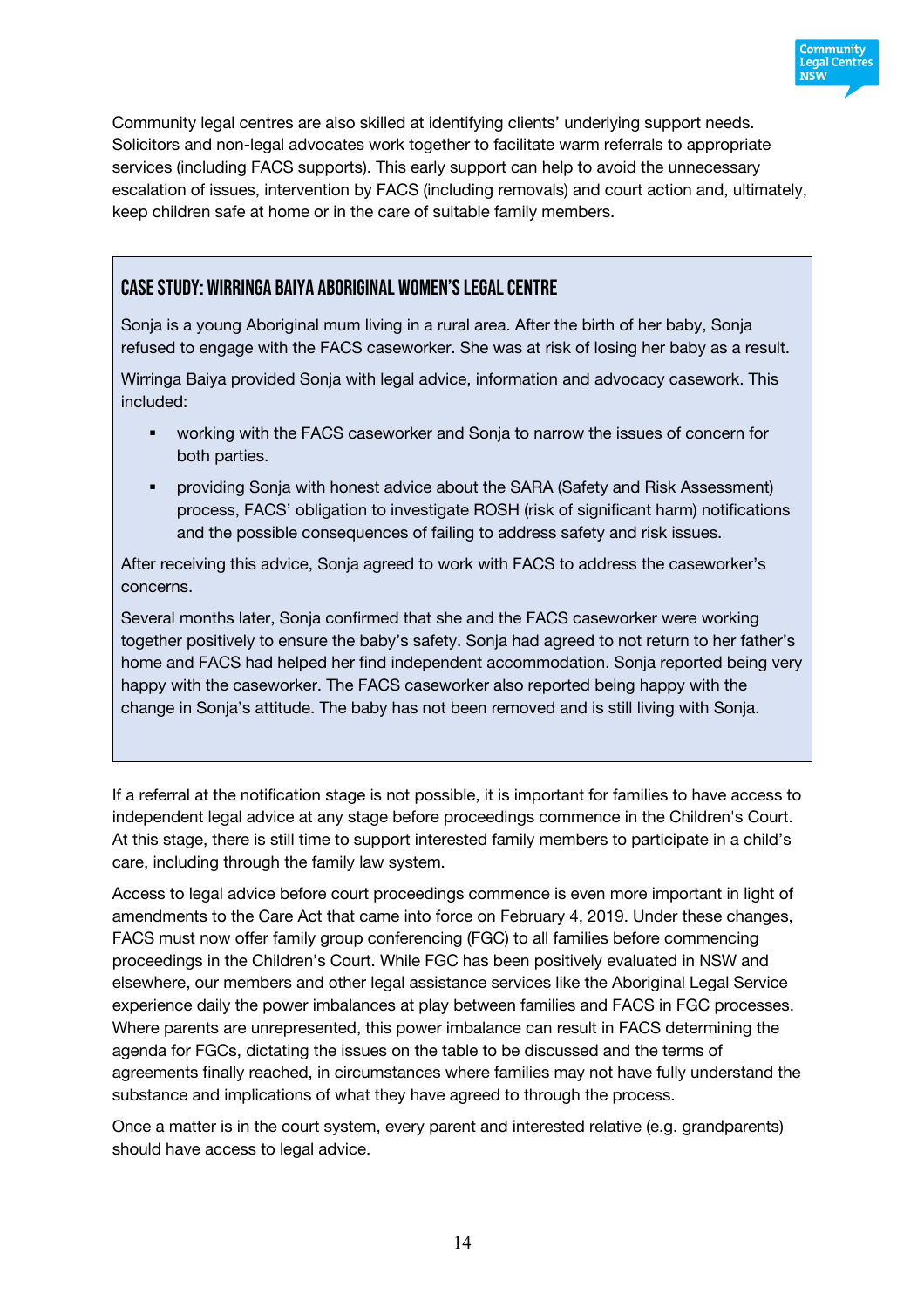

## Case Study: Macarthur Legal Centre

Rosa is a 45-year old mother and grandmother from a culturally and linguistically diverse (CALD) background. She is married and works in the health sector. Her daughter, Maria, has a 9-month-old baby, Eva. There are substance abuse and domestic violence issues in Maria's relationship with Eva's father.

Rosa and her husband attended Macarthur Legal Centre after learning that FACS had assumed Eva into out-of-home-care after a medical examination uncovered a second break in her leg. The first break had been undetected. FACS suspected Eva's father caused the injuries.

Rosa and her husband were deeply distressed: Eva had been seriously injured and was now in strangers' care. They knew nothing about the child protection system or their right to be assessed as Eva's primary caregivers.

Rosa was concerned FACS would reject her request to be Eva's carer due to her own history of child sexual abuse. The MLC solicitor advised Rosa about her strengths as a potential carer, including that she was Eva's biological grandparent, lived in her own home and in a supportive relationship and had stable employment.

After leaving MLC, Rosa and her husband contacted FACS and asked to be immediately assessed as Eva's primary carers. Within 48-hours, FACS placed Eva in their care. They then sought a parental responsibility order for Eva in the family court with Maria's consent. Eva remains in Rosa's care and has supervised contact with her parents while they address their individual issues.

Often, by the time clients are referred for legal advice or specialist advocacy, matters are already in the Children's Court or it is otherwise too late to facilitate access to support services or to challenge the decision (for example because the parent is the subject of an automatic birth alert, which means FACS will assume the baby into care before it is discharged from hospital, and the parent is not referred for legal or specialist advocacy support until close to or after the birth). This can result in children being removed from their parents unnecessarily because FACS remains unaware of changes in parents' circumstances or of their concerted efforts to engage with services and supports to help them keep their children safe at home.

## Case Study: Intellectual Disability Rights Service

Melanie has an intellectual disability. She grew up in out of home care, has limited family supports, has lived in unstable accommodation in the past and has one other child who has been removed from her care. Melanie's second baby, Ivy, was born prematurely and spent the first month of her life in hospital. By the time of Ivy's birth, Melanie had moved into stable accommodation and was engaging more positively with support services.

During Ivy's hospital stay, Melanie visited daily and was actively engaged in Ivy's care. FACS did not engage with Melanie or offer supports throughout her pregnancy. However, despite positive reports from hospital staff and Melanie's changed circumstances, FACS assumed Ivy into care on her release from hospital. If Melanie had been referred to the Intellectual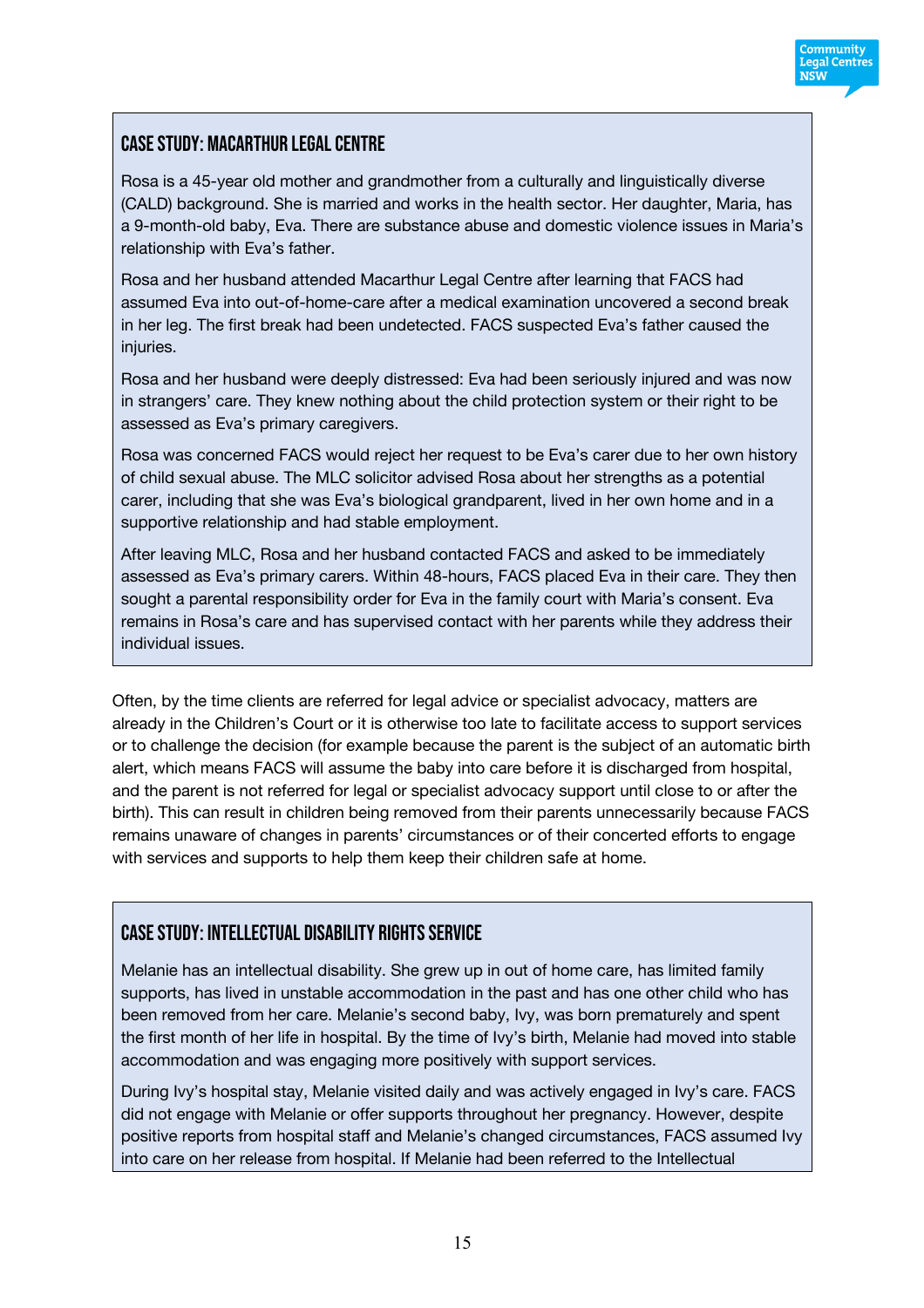

Community **Legal Centres NSW** 

#### 6.1.4 Improving access to early legal support

A number of factors limit access to early legal support for families facing financial hardship who are engaged with child protection system, including inconsistent referral practices and insufficient funding for community-based legal assistance services to meet need for early legal support.

Our members report an ingrained culture of unwillingness within FACS to refer people for early intervention legal support or to engage with lawyers throughout a family's engagement with the department. This is unwillingness is evidenced by:

- failures to respond to lawyers' attempts to request assistance on behalf of clients
- reluctance to refer clients for legal advice or to specialist advocacy services. Some community legal centres report receiving no referrals for early legal support from FACS, despite the fact that FACS specifically funds Care Partners to provide early advice
- attempts to prevent advocates from participating in care and protection processes, including advocates who support parents with an intellectual disability, to ensure they get fair treatment and a fair process, support them to engage directly with FACS or speak for them where they too terrified or traumatised to speak for themselves.

Similarly, family support NGOs are often unaware of the role that legal assistance services play in supporting families engaged with the child protection system, the services available locally and the benefits of making early referrals. As a result, FACS and NGO staff often fail to make early referrals or to facilitate 'warm' referrals for early legal support for families coming into contact with the child protection system.

When referrals do happen, it is often too late in the process to alter the care or 'permanency' pathway a child or family is on. This lack of strong referral pathways between the family support sector (including FACS) and the legal assistance sector also means families and communities have limited knowledge about the availability and benefits of early legal support.

To address these issues, Community Legal Centres NSW recommends:

- The development of appropriate and consistent referral policies within FACS and family support NGOs, which prioritise referrals for legal advice and support for families at the point of first contact with the child protection system
- Adequate funding for child protection legal assistance services, which are not strictly means tested and which include funding for community legal education to improve awareness and understanding of the importance of early legal support and advice within FACS, the family support sector and across the community more broadly.
- The introduction of a legislative requirement that all families engaged with the child protection system in NSW have access to affordable, independent legal advice and support throughout their engagement with the child protection system, from point of first contact to final orders.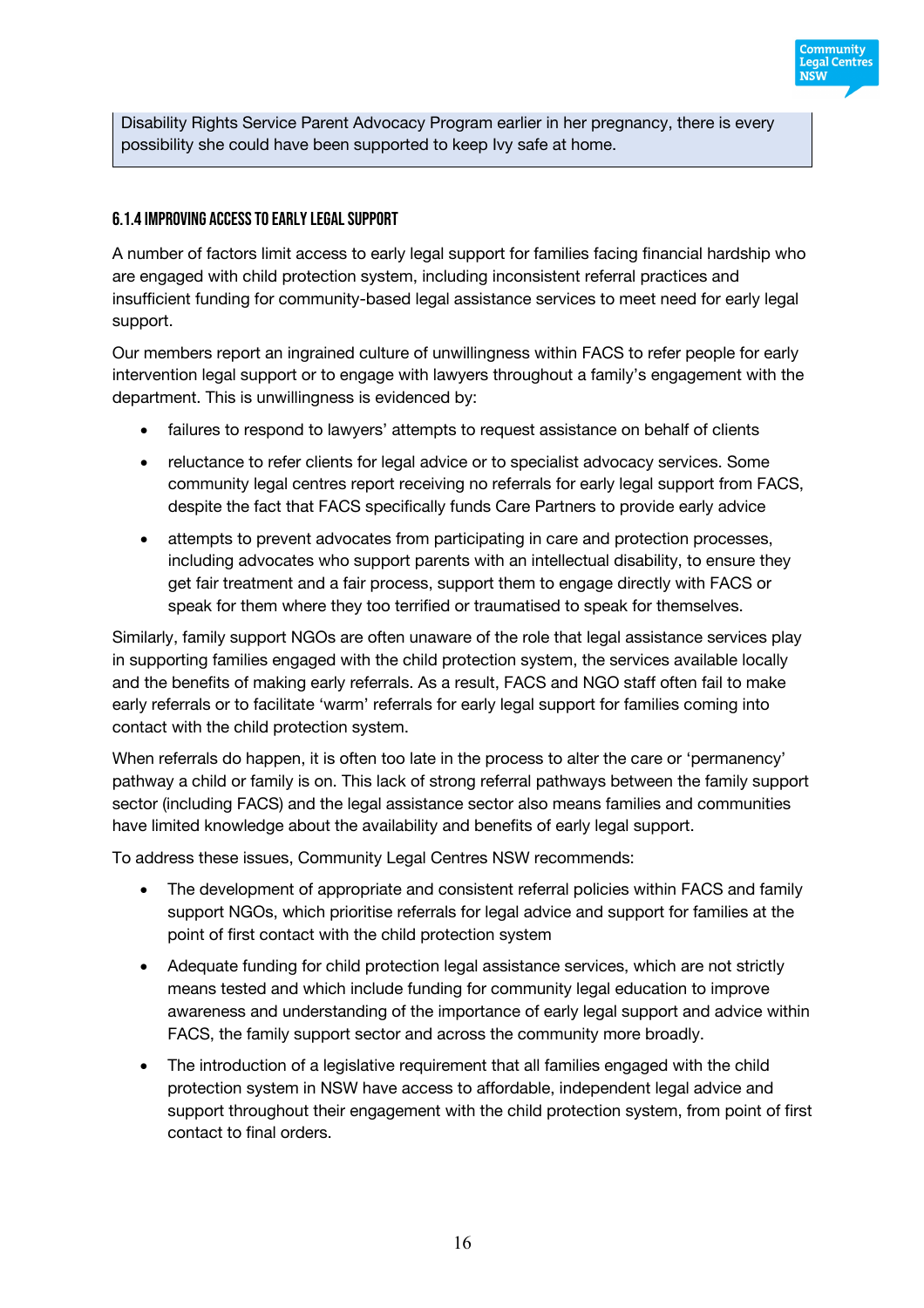

#### 6.1.5 Multi-agency service coordination (or collaborative service delivery)

Developing locally-responsive place-based initiatives based on good working relationships and strong referral networks between FACS, non-government human services organisations and community-based legal assistance services is key to improving access to early support services for families engaged with the child protection system in NSW.

Community legal centres have close relationships with many other agencies and work collaboratively for benefit of local families, particularly in regional areas. They offer co-located services to key at risk client groups by partnering with local services such as DSS-funded Family Mental Health Support Services, Women's Health Centres, Aboriginal Medical Services, mental health and counselling services, and local health networks.

Currently, community legal centres across the state are involved in collaborative service delivery models and projects designed to provide early support to people with complex needs, including children and families at risk of entering the child protection system. These include health justice partnerships and the Northern Rivers Community Legal Centre Early Intervention Referral Project.

#### 6.1.5.1 Health–Justice Partnerships

Research has found that many people disclose personal problems to a GP, midwife, counsellor or health professional long before they would think of going to see a lawyer.<sup>5</sup> However, by intervening early, lawyers can work with health services such as Family Mental Health Support Services to identify clients at risk, and to assist with advice, referrals and co-located casework services. Research in this area has acknowledged the importance in identifying, accessing and engaging 'hard to reach' clients. Community legal centres work well with these clients already, and with sufficient funding, are well positioned to provide this work by establishing health justice partnerships.

Currently, Redfern Legal Centre, the Hume Riverina Community Legal Service and the Women's Legal Service deliver early intervention legal services in hospital and health service settings. The Hume Riverina Community Legal Service operates a health justice partnership with the Albury Wodonga Health Service. Under the partnership, a solicitor attends the health service one and a half days per week and provides advice to Aboriginal and Torres Strait Islander people on all civil law issues, including child protection. The health services also provides GP and psychology services to patients who are engaged with the child protection system.

Women's Legal Service NSW provides women with legal advice about the care and protection of children by telephone and at outreaches at Women's Health Centres in Blacktown, Penrith and Liverpool and at metropolitan Women's Correctional Centres. Our community access workers also provide Aboriginal women with additional support. Recognising the importance of providing legal advice in ways that are safe and accessible, particularly in the context of sexual, domestic and family violence, as well as the importance of a holistic response, Women's Legal Service NSW and Women's Health Centres have been working in a health justice partnership for over 30 years. For further information about Women's Legal Service NSW's work in care and protection and the importance of early legal advice, see their submission in response to this Discussion Paper.

 <sup>5</sup> Health Justice Partnerships Australia (reference)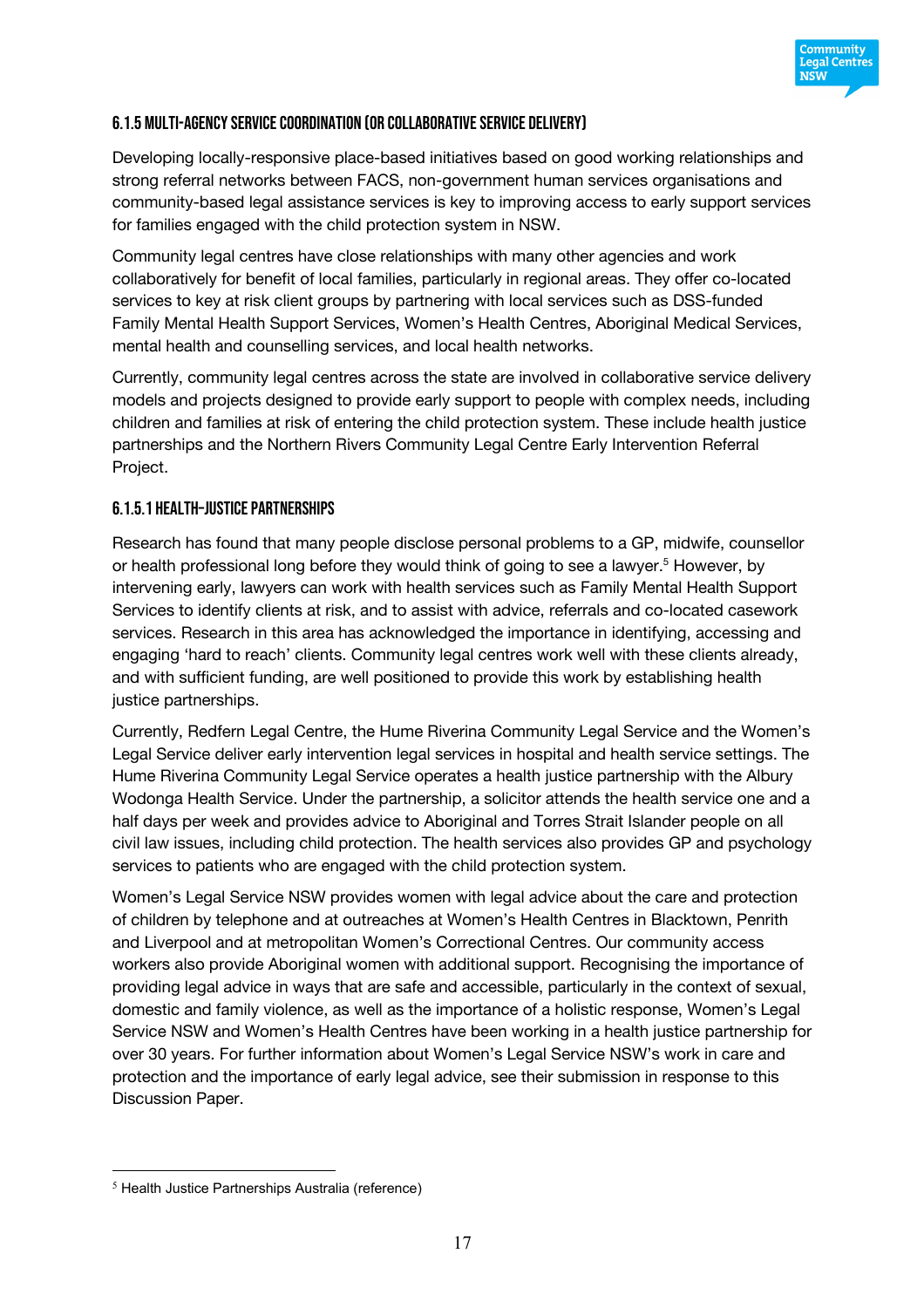

# Case Study: Redfern Legal Centre Health Justice Partnership

Since 2015, Redfern Legal Centre and has been working in partnership with the prenatal and midwifery service at Royal Prince Alfred Hospital in a Health-Justice Partnership. This initiative has enabled collaboration between lawyers, midwives and social workers to identify women at risk and support them with holistic case-management and legal casework, and to link them to the support needed. CLCs can help in this space because of the flexibility of CLCs to work collaboratively with non-legal staff and services, across many problems, not just strict legal problems.

This initiative enables women to access legal advice in a safe and trusted space, about a range of issues from child protection, to family law, credit and debt, financial management, housing issues and so on. The benefit for mothers, babies and families has been substantial in that this collaboration has connected them at a stressful time to the holistic legal advice they need, and an added benefit has been the reduction in child protection issues so that FACS are in fewer cases required to remove babies.

#### 6.5.1.2 Early Intervention Referral Project

Since 2014, Northern Rivers Community Legal Centre has delivered the Early Intervention Referral Project in collaboration with the local Women's Domestic Violence Court Advocacy Scheme, the local Family Relationship Centre and the Aboriginal Legal Service.

The project aims to educate local FACS caseworkers, health workers and community organisations about the importance of referring families for legal advice if a mandatory report has been made or the family is otherwise known to FACS. The project also aims to develop strong working relationships and referral pathways between legal assistance and human services organisations in the Northern Rivers Region. Over past three years the project has:

- Delivered education seminars and workshops to service providers on the intersection between child protection and domestic and family violence and the importance of early legal advice. The workshops and seminars have been delivered to a wide range of universal and targeted service providers, including pre-school directors and hospital social workers. Another six workshops are currently being planned, including one that addresses the particular needs of Aboriginal and Torres Strait Islander people.
- Developed a 'Referral Card' for FACS and local service providers to give out to clients, which includes contact detais for free child protection legal services and family violence services in the Northern Rivers region.
- § Developed a legal advice 'Referral Map' for service providers, which sets out the different stages FACS may become involved with a family prior to removal and explains why legal advice is important at each of these stages.

As a result, the number of clients being referred into the Northern Rivers CLC care and protection practice has increased. Cases have included a mix of early intervention legal advice and matters at varying stages of the children's process, including advice on family case action plans and the ramifications of non-engagement with FACS, temporary care agreements and contact orders. As the case study below demonstrates, generally clients referred for legal advice early achieve better outcomes.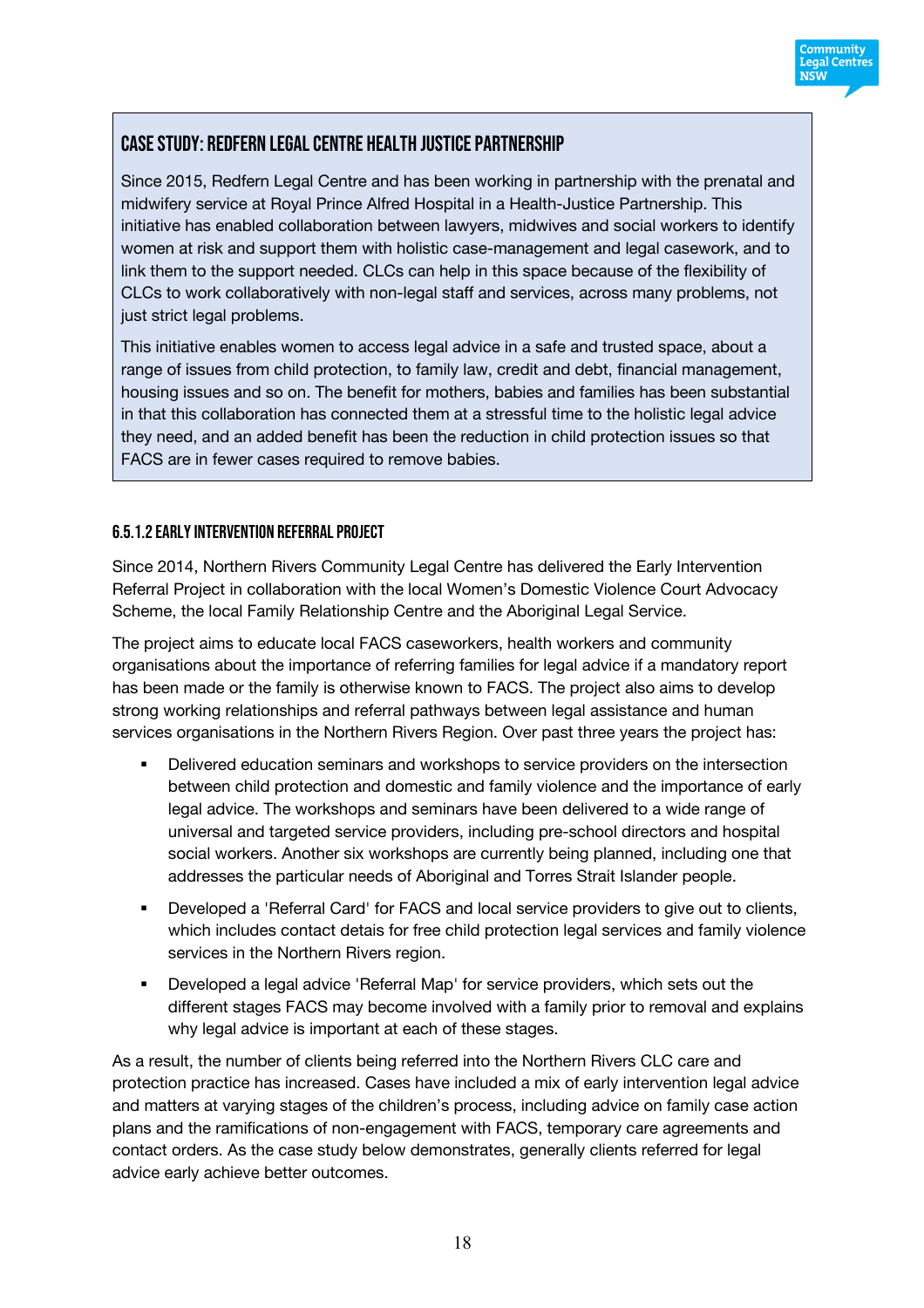

## Case Study: Northern Rivers Community Legal Centre

Veronica contacted Northern Rivers Community Legal Centre for advice after the NSW police had attended her home to complete a welfare check on her two children. The police told Veronica that they had received reports from her children's school that she had been smacking and yelling at them. The Police were also told that she wasn't sending them to school. Veronica was provided with advice about the process of reports being made to FACS if children are considered to be at "Risk of Significant Harm", including what to do if FACS makes contact with her in relation to the children. Veronica was encouraged to come back to the Centre for further advice if she was contacted by a FACS caseworker.

Three weeks later Veronica attended upon the Centre for further advice. FACS had made contact with her and asked her to attend a meeting to talk about the children. Veronica reported that she didn't want to attend the meeting or engage with FACS. The Centre advised Veronica about the importance of attending the meeting and engaging with FACS, the purpose of the meeting, the safety and risk assessment process, the importance of understanding and showing insight into the safety concerns, the importance of highlighting protective abilities and strengths and engaging with support services.

The Centre arranged for a support worker to attend the meeting with Veronica to assist her with note taking. Veronica attended the meeting and followed the advice given to her with regard to positive engagement, insight and protective behaviours. Subsequently the outcome of the safety assessment was safe and FACS referred Veronica to a family support service for ongoing support. Had Veronica not contacted Northern Rivers Community Legal Centre and sought legal advice before the meeting with FACS she reported that she would not have engaged.

# Recommendations

- 6. The government should invest \$10.4 million to establish full- and part-time specialist child protection teams in legal assistance services across the state to deliver early legal advice and support, specialist non-legal casework and advocacy, community education and outreach (including to FACS and NGOs) about the benefits of early legal advice for families engaged with the child protection system and to establish strong referral pathways and networks.
- 7. FACS, family support NGOs and other first-responder organisations should establish clear and consistent referral policies, which prioritise referrals for legal advice and support for families at the point of first contact with the child protection system, and which encourage 'warm referrals' to all support services.
- 8. All organisations, agencies and individuals (including families themselves) must be able to refer children and families into key early intervention and support services. Access to services must not be limited to referral from FACS.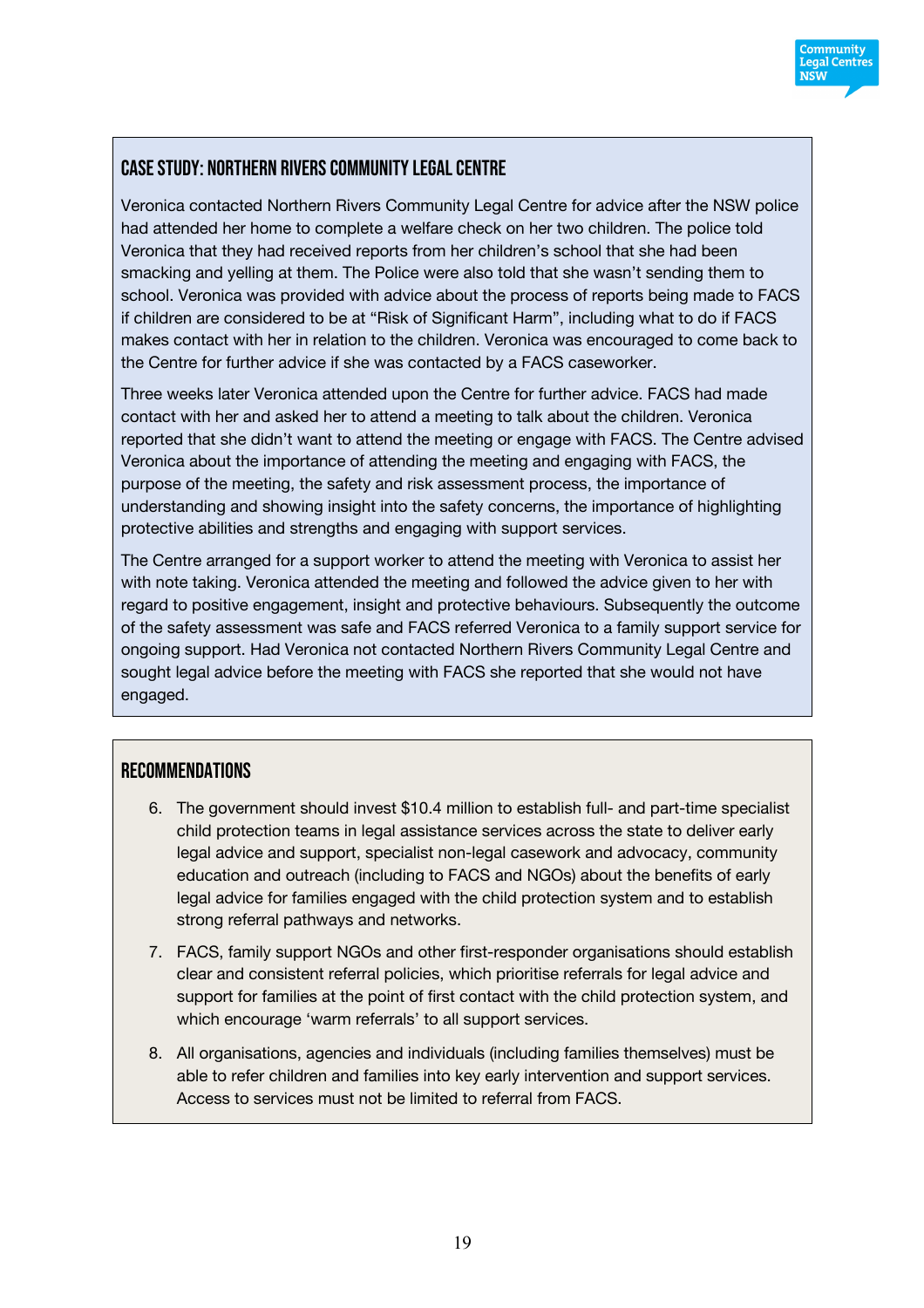

# 7. SYSTEM-WIDE ENABLERS

## 7.1 The early support system must be adequately resourced

Adequate and appropriately directed funding will be critical to ensure a well-organised system, which supports capable, qualified and well-trained workers to deliver early support services when and where they are needed. This funding needs to be certain, consistent and overwhelmingly targeted to early support services.

Currently, more than half of FACS funding on child protection is directed toward provision of out of home care services and other reactive statutory interventions for children found to be at risk of significant harm (ROSH). In 2016-17 the budgeted expenditure for child protection related services was approximately \$1.9 billion. Of this, 57% was spent on out of home care, 26% on statutory child protection and just 17% on early intervention.<sup>6</sup>

While the majority of FACS spending goes towards families at risk of significant harm, the majority of reports to the Child Protection Helpline relate do not meet the ROSH threshold.<sup>7</sup> According to estimates provided by FACS for 2017-18, only about half of the 300,000 notifications made to the Child Protection Helpline each year meet the ROSH threshold that is needed to trigger intervention by FACS. Generally, families that are assessed as not meeting the threshold receive no follow up or referrals. Of the reports that meet the ROSH threshold, only one-third receive a face to face assessment by a FACS caseworker. Those that don't receive a face to face assessment may be referred to an NGO support service, or to a family referral service. However data about families that don't receive a face-to-face assessment is not captured or tracked (unless they are re-reported to FACS and receive an assessment).

This means that tens of thousands of children and families who could benefit from early support services may not be getting access to them. It also means that families are often not even aware that they are known to FACS or that they have been reported to the Helpline. Anecdotally, Community Legal Centres NSW members and Aboriginal-controlled children's services report that often the first time a family learns a report or reports have been made against them is when FACS or the police arrive at their home to remove their child. This denies families the opportunity to address concerns raised before they escalate and perpetuates the cycle of negative interactions between families and FACS.

The inversion of FACS spending on reactive rather than proactive policies has resulted in many reviews recommending a revision of spending priorities to focus more on policies and practices structured around early support and prevention frameworks. The Maranguka Justice Reinvestment Project provides an excellent example of a community controlled and led early intervention initiative that has resulted in positive outcomes for the Maranguka community, including:

- a 23% reduction in police recorded incidents of domestic violence
- a 42% reduction in the amount of time spent in custody for adults
- a 38% reduction in charges across the top five juvenile offences categories.

 <sup>6</sup> New South Wales Legislative Council. General Purpose Standing Committee No. 2 Child Protection. Report 46. March 2017

<sup>7</sup> Australian Institute of Health and Welfare (AIHW) "*Child protection Australia 2015–16", March 2017;* Royal Commission into Institutional Responses to Child Sexual Abuse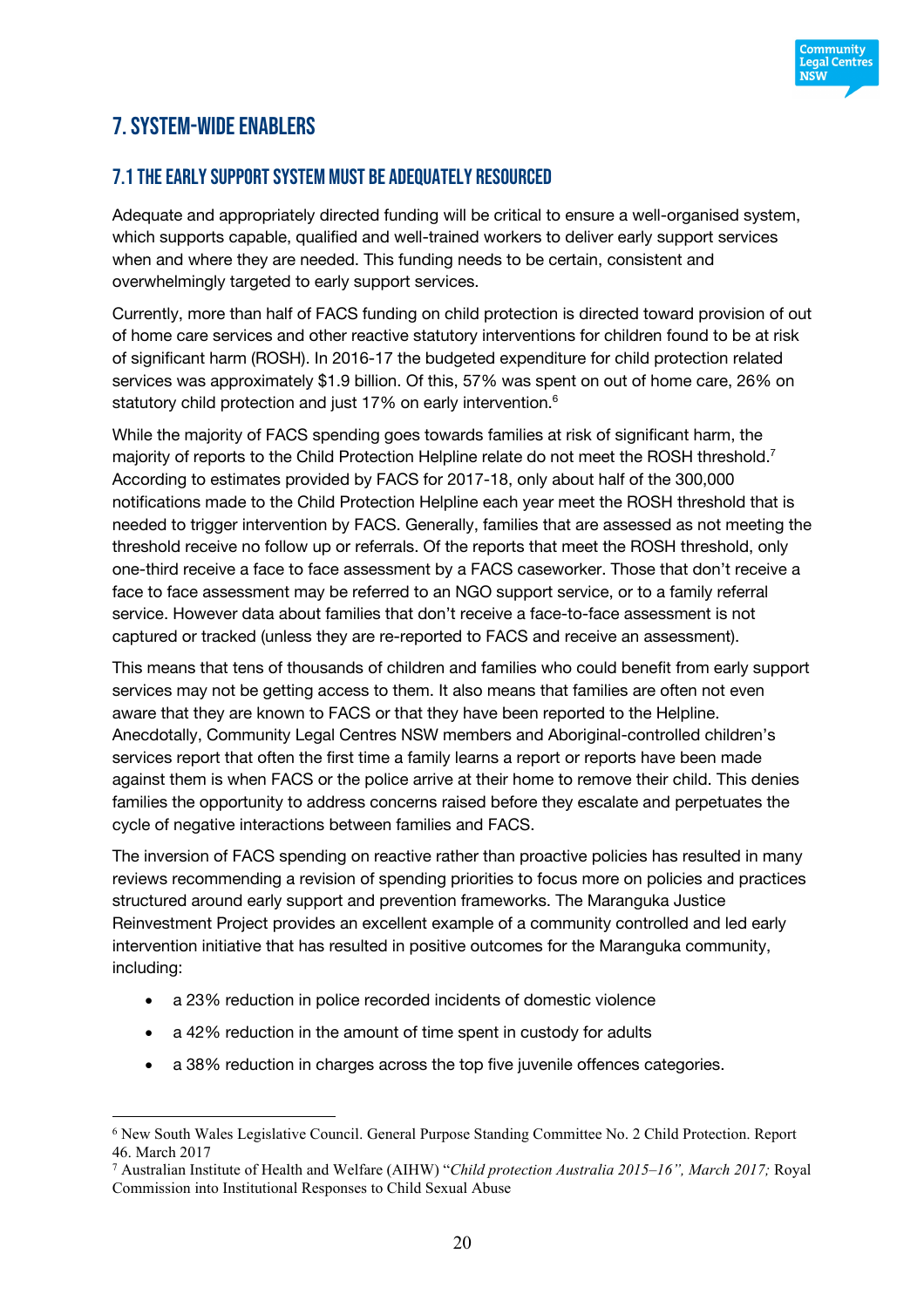

At the same time, the project has led to significant cost savings for government. A recent KPMG assessment of the project found that it achieved savings of \$3.1 million in 2017 and that its financial impact is about five times higher than its operational costs. <sup>8</sup> These outcomes have been achieved with no investment from government to date.

Community Legal Centres NSW supports the intention to reorient the system away from crisis responses and towards early intervention and prevention. However, we are deeply concerned that the stated commitment to prevention isn't supported by adequate funding or sufficient action. For example, while reforms such as the Permanency Support Program, which target children already in the care system, have been rolled out swiftly, other reforms designed to improve early access to supports for vulnerable families and divert them from statutory care, like the Targeted Early Intervention Reform Program, have experienced continuous delays over several years. The split of funding for early intervention programs and statutory care also continues to be heavily weighted towards crisis response.

#### **RECOMMENDATIONS**

- 9. The government should shift the balance of government funding for child protection from statutory intervention to early support, including directing all new funding for the child protection system to early support, prevention and preservation.
- 10. The government should invest in successful existing justice reinvestment projects, expand the model across the state, and support communities to develop justice reinvestment approaches to supporting the safety and wellbeing of children and families engaged with the child protection system in NSW.

## 7.2 Legislative reform

#### 7.2.1 Legal assistance guarantee

As noted in above, Community Legal Centres NSW strongly recommends the Care Act be amended to guarantee access to affordable, independent legal advice and support for all families engaged with the care and protection system throughout the process. This is particularly important in light of recent changes to the Act, which require FACS to offer alternative dispute resolution to all families before pursuing orders in the Children's Court.

Guaranteed legal advice is needed to address the significant power imbalances between families and FACS and to ensure families are able to participate in the process fully and in an informed way. Ideally, it should be delivered by properly funded specialist child protection teams that include lawyers, and specialist non-legal advocates and support workers.

 <sup>8</sup> The Conversation. *As indigenous incarceration rates keep rising, justice reinvestment offers a solution*. 11 December 2018. https://theconversation.com/as-indigenous-incarceration-rates-keep-rising-justicereinvestment-offers-a-solution-107610.